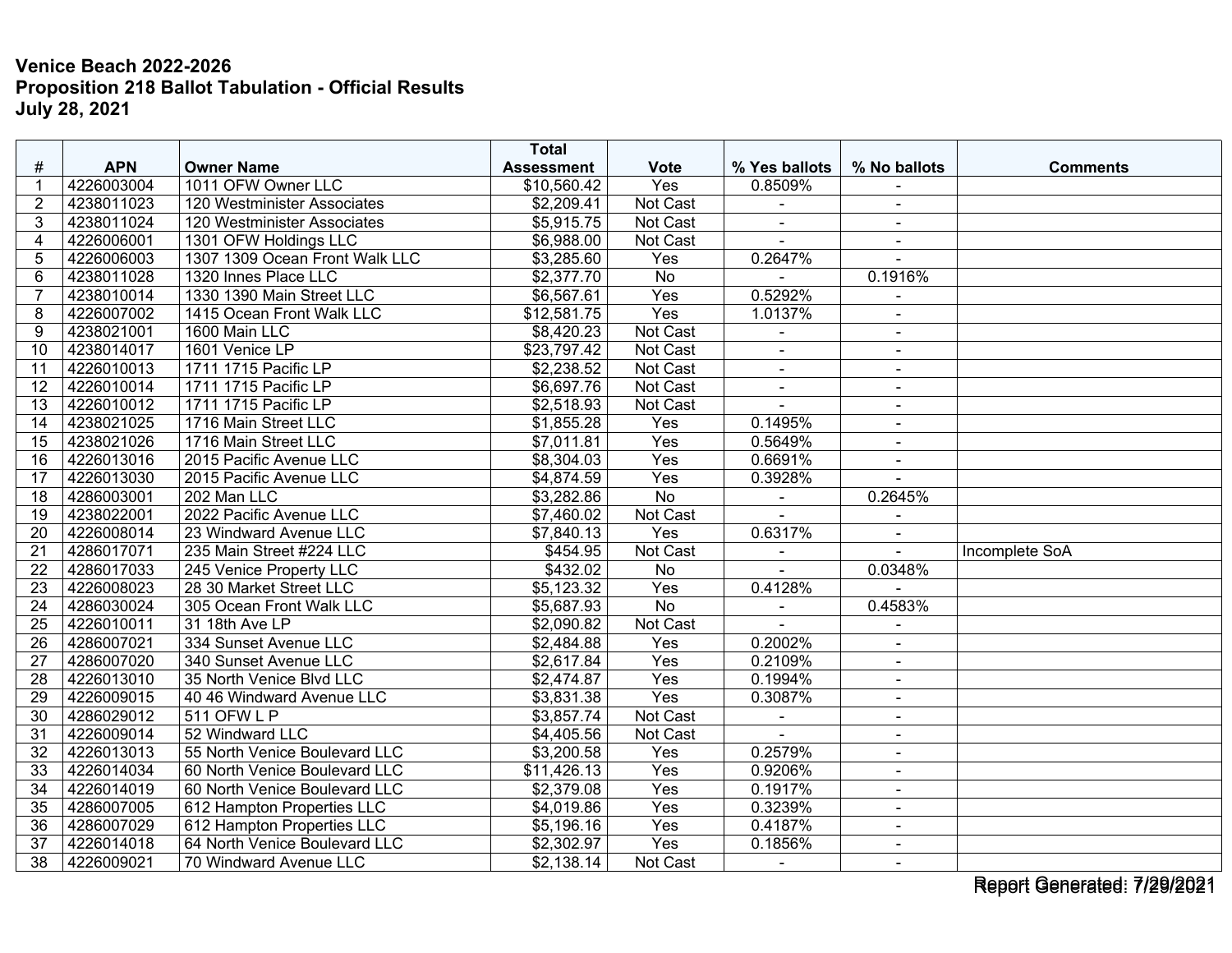|                 |            |                                                     | <b>Total</b>      |                 |                |                |                 |
|-----------------|------------|-----------------------------------------------------|-------------------|-----------------|----------------|----------------|-----------------|
| #               | <b>APN</b> | <b>Owner Name</b>                                   | <b>Assessment</b> | <b>Vote</b>     | % Yes ballots  | % No ballots   | <b>Comments</b> |
| 39              | 4286009123 | 700 Main Street #24 Inc                             | \$448.76          | Not Cast        |                |                |                 |
| 40              | 4286008008 | 716 Hampton Venice LLC                              | \$1,347.56        | Not Cast        | $\blacksquare$ | $\sim$         |                 |
| 41              | 4226007011 | 73 Market Street LLC                                | \$9,549.40        | Not Cast        | $\blacksquare$ | $\sim$         |                 |
| 42              | 4226008011 | 78 Market Street LLC                                | \$6,263.31        | Not Cast        |                |                |                 |
| 43              | 4286027010 | 8 Brooks Ave II LLC                                 | \$9,892.07        | Yes             | 0.797%         | $\sim$         |                 |
| 44              | 4226009022 | 80 Windward Avenue LP                               | \$6,093.73        | Not Cast        |                | $\blacksquare$ |                 |
| 45              | 4286009018 | 805 Hampton LLC                                     | \$4,244.93        | Not Cast        |                | $\blacksquare$ |                 |
| 46              | 4286027007 | 811 Ocean Front Walk LLC                            | \$2,606.76        | Yes             | 0.21%          | $\sim$         |                 |
| 47              | 4286027008 | 815 Ocean Front Walk LLC                            | \$2,858.71        | Yes             | 0.2303%        | $\sim$         |                 |
| 48              | 4286012039 | 825 Hampton LLC                                     | \$5,206.96        | Not Cast        | $\blacksquare$ | $\blacksquare$ |                 |
| 49              | 4238014007 | Ace Market Place LP                                 | \$15,096.05       | Not Cast        |                |                |                 |
| 50              | 4286009056 | Achuthan Ashoka and Jennifer                        | \$276.67          | $\overline{No}$ |                | 0.0223%        |                 |
| 51              | 4286009070 | Adams Michael S                                     | \$398.65          | Yes             | 0.0321%        | $\sim$         |                 |
| 52              | 4286017057 | Adams Richard A                                     | \$426.99          | Not Cast        |                | $\blacksquare$ |                 |
| 53              | 4286004009 | ADS CA QRS 11 34 Inc                                | \$17,325.13       | Not Cast        | $\blacksquare$ | $\overline{a}$ |                 |
| 54              | 4286009126 | Albert Peter C and Jill W Trs                       | \$547.00          | Not Cast        | $\overline{a}$ | $\sim$         |                 |
| 55              | 4286009106 | Alliata Di Montereale Dialta                        | \$500.80          | Yes             | 0.0404%        | $\blacksquare$ |                 |
| $\overline{56}$ | 4286009105 | Alliata Dialta A                                    | \$504.33          | Yes             | 0.0406%        | $\sim$         |                 |
| 57              | 4226008024 | Angelica H LLC                                      | \$8,627.56        | Yes             | 0.6951%        | $\sim$         |                 |
| 58              | 4226008018 | Angelica H LLC                                      | \$1,886.61        | Yes             | 0.152%         | $\blacksquare$ |                 |
| $\overline{59}$ | 4286009137 | Argyropoulos James P                                | \$10,515.87       | Not Cast        |                |                |                 |
| 60              | 4286009100 | Armistead Henry W                                   | \$481.04          | Not Cast        | $\blacksquare$ | $\sim$         |                 |
| 61              | 4286027015 | Arnoldi Charles                                     | \$2,515.47        | Not Cast        | $\sim$         | $\sim$         |                 |
| 62              | 4286027019 | Arnoldi Charles and Gehry Frank O & Berta<br>A      | \$2,529.76        | Not Cast        | $\blacksquare$ |                |                 |
| 63              | 4286009067 | Arnoldi Charles and Katherine                       | \$4,106.60        | Not Cast        | $\sim$         | $\sim$         |                 |
| 64              | 4286009131 | Aryeh Sherwin                                       | \$548.06          | Not Cast        | $\blacksquare$ | $\blacksquare$ |                 |
| 65              | 4286017036 | <b>Avriette Mary C</b>                              | \$426.99          | Not Cast        |                |                |                 |
| 66              | 4226014032 | Azouz David Co Tr and Albert                        | \$1,902.11        | Not Cast        | $\mathbf{r}$   | $\sim$         |                 |
| 67              | 4286009046 | Babazadeh Elizabeth                                 | \$321.21          | Not Cast        | $\blacksquare$ | $\blacksquare$ |                 |
| 68              | 4286028017 | Bbms OFW LLC Et Al and L and M Seplow<br><b>LLC</b> | \$9,853.52        | Not Cast        | $\sim$         |                |                 |
| 69              | 4286006040 | Be A Tall Poppy LLC                                 | \$777.91          | Not Cast        | $\sim$         | $\sim$         |                 |
| 70              | 4226014024 | Beilenson Adam and Lynair                           | \$2,450.35        | Yes             | 0.1974%        | $\sim$         |                 |
| 71              | 4286009118 | Berger Christopher A                                | \$471.69          | Not Cast        |                | $\mathbf{r}$   |                 |
| 72              | 4286008003 | <b>Berkson Erinn P</b>                              | \$1,269.32        | Non Vote        | $\sim$         | $\sim$         |                 |
| 73              | 4286003020 | <b>Berson-Lessin LLC</b>                            | \$6,407.82        | No              | $\blacksquare$ | 0.5163%        |                 |
| 74              | 4226008025 | <b>Bill Gerard A Tr</b>                             | \$7,520.76        | Not Cast        | $\blacksquare$ |                |                 |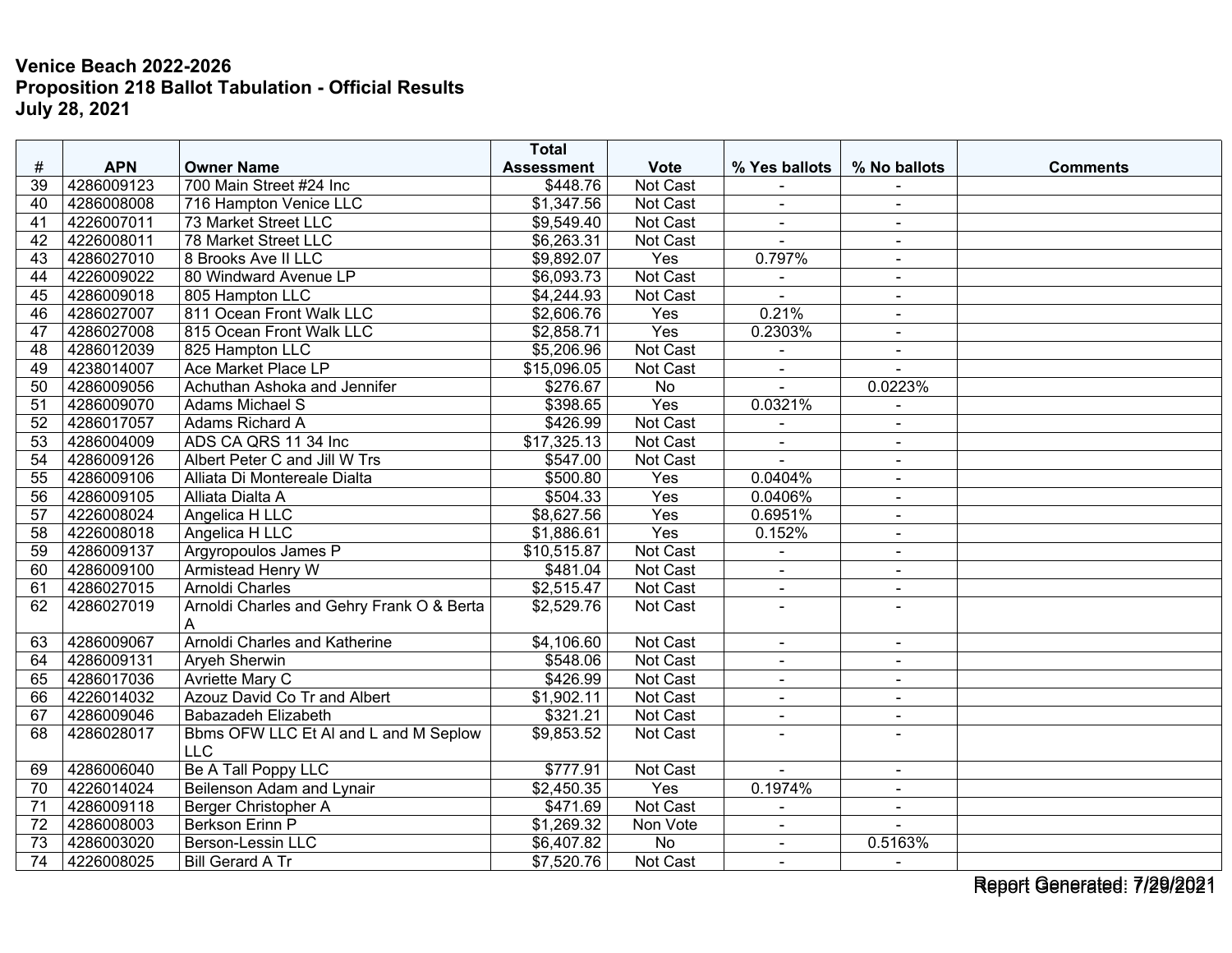| <b>Assessment</b><br>4226008009<br>\$2,539.86<br>Not Cast<br>75<br><b>Bill Gerard A Tr</b><br>4286009115<br>76<br><b>Binen Travis</b><br>\$432.89<br><b>Not Cast</b><br>$\blacksquare$<br>$\sim$<br><b>Blu House LLC</b><br>4286029017<br>\$5,135.09<br>Not Cast<br>77<br>$\blacksquare$<br>$\blacksquare$<br>78<br>4226006002<br>Boardwalk Capital Partners and Faramarzi<br>\$3,985.46<br>Not Cast<br><b>Investments LLC</b><br>4286028001<br><b>Boardwalk Sunset LLC</b><br>\$15,430.89<br>Not Cast<br>79<br>$\sim$<br>$\blacksquare$<br>4226007009<br>\$2,439.04<br>Not Cast<br>80<br><b>Bojo LLC</b><br>4286009128<br>\$547.88<br><b>Brennan Neal</b><br>Not Cast<br>81<br>$\blacksquare$<br>$\sim$<br>4286017031<br>82<br>Brody Andrew M and Merson Michelle A<br>\$426.99<br>Not Cast<br>$\blacksquare$<br>$\sim$<br>83<br>4286009038<br>Brosh Avi and Pratt Kirsten L<br>\$321.21<br>Not Cast<br>$\blacksquare$<br>$\blacksquare$<br>\$702.58<br>4286008037<br>$\overline{84}$<br>Not Cast<br>Bushnaq Firas W Co Tr<br>85<br>4286009085<br>\$398.83<br><b>Buxie Richard and Ann Trs</b><br>Not Cast<br>$\blacksquare$<br>$\sim$<br>4286008002<br>\$1,275.38<br>86<br>Not Cast<br>Cagnolatti Randy Co Tr<br>$\blacksquare$<br>$\blacksquare$<br>\$2,425.32<br>4238011022<br>Not Cast<br>87<br>Capri Equities LP<br>4238012001<br>\$4,122.90<br>Cates Horizon Inc<br>0.3322%<br>88<br>No<br>$\blacksquare$<br>4238012002<br>89<br>Cates Horizon Inc<br>\$3,859.39<br><b>No</b><br>0.311%<br>$\blacksquare$<br>Celce Murcia Daniel Co Tr<br>90<br>4286017046<br>\$426.99<br>Not Cast<br>$\blacksquare$<br>4238013001<br>\$8,690.59<br>91<br>Chaing Jung Y and Hoon Ae Trs<br>Yes<br>0.7002%<br>$\sim$<br>92<br>4238013002<br>Yes<br>0.1843%<br>Chaing Jung Y and Hoon Ae Trs<br>\$2,286.87<br>$\blacksquare$<br>0.2229%<br>4238013005<br>\$2,766.89<br>$\overline{Yes}$<br>93<br>Chaing Jung Y and Hoon Ae Trs<br>$\blacksquare$<br>4238013006<br>0.2423%<br>Chaing Jung Y Co Tr<br>\$3,007.62<br>Yes<br>94<br>$\sim$<br>\$335.24<br>4286009049<br><b>Chamales Gerald and Kathleen Trs</b><br>Not Cast<br>95<br>4286009063<br>$\overline{96}$<br><b>Chamales Gerald and Kathleen Trs</b><br>\$313.01<br>Not Cast<br>$\blacksquare$<br>$\sim$<br>97<br>4286017027<br>Chase Daniel K Hilton Naiby and Lord<br>\$426.99<br>Not Cast<br>$\overline{a}$<br>Scott R Co Tr<br>4286009053<br>Chaudry Krishan K Co Tr<br>Not Cast<br>\$313.01<br>98<br>$\sim$<br>$\blacksquare$<br>4286030013<br>\$10,819.43<br>99<br>Not Cast<br>Checkmate LP<br>$\blacksquare$<br>$\sim$<br>4286010029<br>\$3,498.97<br>Not Cast<br>100<br>Chevalier Lori M Tr<br>\$33,609.63<br>2.708%<br>4226001901<br>City of Los Angeles<br>Yes<br>101<br>$\blacksquare$<br>102<br>4226002900<br><b>City of Los Angeles</b><br>\$78,754.77<br>Yes<br>6.3454%<br>$\sim$<br>4238002900<br>City of Los Angeles<br>\$30,444.68<br>Yes<br>2.453%<br>103<br>$\blacksquare$<br>4238018900<br>\$68,463.52<br>Yes<br>5.5162%<br>City of Los Angeles<br>104<br>$\blacksquare$<br>\$2,899.29<br>Yes<br>105<br>4238024905<br>City of Los Angeles<br>0.2336%<br>$\sim$<br>4238024906<br>\$1,449.64<br>$\overline{Yes}$<br>0.1168%<br>106<br>City of Los Angeles<br>$\sim$<br>$\sim$ |     |            |                     | <b>Total</b> |             |               |              |                 |
|------------------------------------------------------------------------------------------------------------------------------------------------------------------------------------------------------------------------------------------------------------------------------------------------------------------------------------------------------------------------------------------------------------------------------------------------------------------------------------------------------------------------------------------------------------------------------------------------------------------------------------------------------------------------------------------------------------------------------------------------------------------------------------------------------------------------------------------------------------------------------------------------------------------------------------------------------------------------------------------------------------------------------------------------------------------------------------------------------------------------------------------------------------------------------------------------------------------------------------------------------------------------------------------------------------------------------------------------------------------------------------------------------------------------------------------------------------------------------------------------------------------------------------------------------------------------------------------------------------------------------------------------------------------------------------------------------------------------------------------------------------------------------------------------------------------------------------------------------------------------------------------------------------------------------------------------------------------------------------------------------------------------------------------------------------------------------------------------------------------------------------------------------------------------------------------------------------------------------------------------------------------------------------------------------------------------------------------------------------------------------------------------------------------------------------------------------------------------------------------------------------------------------------------------------------------------------------------------------------------------------------------------------------------------------------------------------------------------------------------------------------------------------------------------------------------------------------------------------------------------------------------------------------------------------------------------------------------------------------------------------------------------------------------------------------------------------------------------------------------------------------------------------------------------------------------------------------------------------------------|-----|------------|---------------------|--------------|-------------|---------------|--------------|-----------------|
|                                                                                                                                                                                                                                                                                                                                                                                                                                                                                                                                                                                                                                                                                                                                                                                                                                                                                                                                                                                                                                                                                                                                                                                                                                                                                                                                                                                                                                                                                                                                                                                                                                                                                                                                                                                                                                                                                                                                                                                                                                                                                                                                                                                                                                                                                                                                                                                                                                                                                                                                                                                                                                                                                                                                                                                                                                                                                                                                                                                                                                                                                                                                                                                                                                          | #   | <b>APN</b> | <b>Owner Name</b>   |              | <b>Vote</b> | % Yes ballots | % No ballots | <b>Comments</b> |
|                                                                                                                                                                                                                                                                                                                                                                                                                                                                                                                                                                                                                                                                                                                                                                                                                                                                                                                                                                                                                                                                                                                                                                                                                                                                                                                                                                                                                                                                                                                                                                                                                                                                                                                                                                                                                                                                                                                                                                                                                                                                                                                                                                                                                                                                                                                                                                                                                                                                                                                                                                                                                                                                                                                                                                                                                                                                                                                                                                                                                                                                                                                                                                                                                                          |     |            |                     |              |             |               |              |                 |
|                                                                                                                                                                                                                                                                                                                                                                                                                                                                                                                                                                                                                                                                                                                                                                                                                                                                                                                                                                                                                                                                                                                                                                                                                                                                                                                                                                                                                                                                                                                                                                                                                                                                                                                                                                                                                                                                                                                                                                                                                                                                                                                                                                                                                                                                                                                                                                                                                                                                                                                                                                                                                                                                                                                                                                                                                                                                                                                                                                                                                                                                                                                                                                                                                                          |     |            |                     |              |             |               |              |                 |
|                                                                                                                                                                                                                                                                                                                                                                                                                                                                                                                                                                                                                                                                                                                                                                                                                                                                                                                                                                                                                                                                                                                                                                                                                                                                                                                                                                                                                                                                                                                                                                                                                                                                                                                                                                                                                                                                                                                                                                                                                                                                                                                                                                                                                                                                                                                                                                                                                                                                                                                                                                                                                                                                                                                                                                                                                                                                                                                                                                                                                                                                                                                                                                                                                                          |     |            |                     |              |             |               |              |                 |
|                                                                                                                                                                                                                                                                                                                                                                                                                                                                                                                                                                                                                                                                                                                                                                                                                                                                                                                                                                                                                                                                                                                                                                                                                                                                                                                                                                                                                                                                                                                                                                                                                                                                                                                                                                                                                                                                                                                                                                                                                                                                                                                                                                                                                                                                                                                                                                                                                                                                                                                                                                                                                                                                                                                                                                                                                                                                                                                                                                                                                                                                                                                                                                                                                                          |     |            |                     |              |             |               |              |                 |
|                                                                                                                                                                                                                                                                                                                                                                                                                                                                                                                                                                                                                                                                                                                                                                                                                                                                                                                                                                                                                                                                                                                                                                                                                                                                                                                                                                                                                                                                                                                                                                                                                                                                                                                                                                                                                                                                                                                                                                                                                                                                                                                                                                                                                                                                                                                                                                                                                                                                                                                                                                                                                                                                                                                                                                                                                                                                                                                                                                                                                                                                                                                                                                                                                                          |     |            |                     |              |             |               |              |                 |
|                                                                                                                                                                                                                                                                                                                                                                                                                                                                                                                                                                                                                                                                                                                                                                                                                                                                                                                                                                                                                                                                                                                                                                                                                                                                                                                                                                                                                                                                                                                                                                                                                                                                                                                                                                                                                                                                                                                                                                                                                                                                                                                                                                                                                                                                                                                                                                                                                                                                                                                                                                                                                                                                                                                                                                                                                                                                                                                                                                                                                                                                                                                                                                                                                                          |     |            |                     |              |             |               |              |                 |
|                                                                                                                                                                                                                                                                                                                                                                                                                                                                                                                                                                                                                                                                                                                                                                                                                                                                                                                                                                                                                                                                                                                                                                                                                                                                                                                                                                                                                                                                                                                                                                                                                                                                                                                                                                                                                                                                                                                                                                                                                                                                                                                                                                                                                                                                                                                                                                                                                                                                                                                                                                                                                                                                                                                                                                                                                                                                                                                                                                                                                                                                                                                                                                                                                                          |     |            |                     |              |             |               |              |                 |
|                                                                                                                                                                                                                                                                                                                                                                                                                                                                                                                                                                                                                                                                                                                                                                                                                                                                                                                                                                                                                                                                                                                                                                                                                                                                                                                                                                                                                                                                                                                                                                                                                                                                                                                                                                                                                                                                                                                                                                                                                                                                                                                                                                                                                                                                                                                                                                                                                                                                                                                                                                                                                                                                                                                                                                                                                                                                                                                                                                                                                                                                                                                                                                                                                                          |     |            |                     |              |             |               |              |                 |
|                                                                                                                                                                                                                                                                                                                                                                                                                                                                                                                                                                                                                                                                                                                                                                                                                                                                                                                                                                                                                                                                                                                                                                                                                                                                                                                                                                                                                                                                                                                                                                                                                                                                                                                                                                                                                                                                                                                                                                                                                                                                                                                                                                                                                                                                                                                                                                                                                                                                                                                                                                                                                                                                                                                                                                                                                                                                                                                                                                                                                                                                                                                                                                                                                                          |     |            |                     |              |             |               |              |                 |
|                                                                                                                                                                                                                                                                                                                                                                                                                                                                                                                                                                                                                                                                                                                                                                                                                                                                                                                                                                                                                                                                                                                                                                                                                                                                                                                                                                                                                                                                                                                                                                                                                                                                                                                                                                                                                                                                                                                                                                                                                                                                                                                                                                                                                                                                                                                                                                                                                                                                                                                                                                                                                                                                                                                                                                                                                                                                                                                                                                                                                                                                                                                                                                                                                                          |     |            |                     |              |             |               |              |                 |
|                                                                                                                                                                                                                                                                                                                                                                                                                                                                                                                                                                                                                                                                                                                                                                                                                                                                                                                                                                                                                                                                                                                                                                                                                                                                                                                                                                                                                                                                                                                                                                                                                                                                                                                                                                                                                                                                                                                                                                                                                                                                                                                                                                                                                                                                                                                                                                                                                                                                                                                                                                                                                                                                                                                                                                                                                                                                                                                                                                                                                                                                                                                                                                                                                                          |     |            |                     |              |             |               |              |                 |
|                                                                                                                                                                                                                                                                                                                                                                                                                                                                                                                                                                                                                                                                                                                                                                                                                                                                                                                                                                                                                                                                                                                                                                                                                                                                                                                                                                                                                                                                                                                                                                                                                                                                                                                                                                                                                                                                                                                                                                                                                                                                                                                                                                                                                                                                                                                                                                                                                                                                                                                                                                                                                                                                                                                                                                                                                                                                                                                                                                                                                                                                                                                                                                                                                                          |     |            |                     |              |             |               |              |                 |
|                                                                                                                                                                                                                                                                                                                                                                                                                                                                                                                                                                                                                                                                                                                                                                                                                                                                                                                                                                                                                                                                                                                                                                                                                                                                                                                                                                                                                                                                                                                                                                                                                                                                                                                                                                                                                                                                                                                                                                                                                                                                                                                                                                                                                                                                                                                                                                                                                                                                                                                                                                                                                                                                                                                                                                                                                                                                                                                                                                                                                                                                                                                                                                                                                                          |     |            |                     |              |             |               |              |                 |
|                                                                                                                                                                                                                                                                                                                                                                                                                                                                                                                                                                                                                                                                                                                                                                                                                                                                                                                                                                                                                                                                                                                                                                                                                                                                                                                                                                                                                                                                                                                                                                                                                                                                                                                                                                                                                                                                                                                                                                                                                                                                                                                                                                                                                                                                                                                                                                                                                                                                                                                                                                                                                                                                                                                                                                                                                                                                                                                                                                                                                                                                                                                                                                                                                                          |     |            |                     |              |             |               |              |                 |
|                                                                                                                                                                                                                                                                                                                                                                                                                                                                                                                                                                                                                                                                                                                                                                                                                                                                                                                                                                                                                                                                                                                                                                                                                                                                                                                                                                                                                                                                                                                                                                                                                                                                                                                                                                                                                                                                                                                                                                                                                                                                                                                                                                                                                                                                                                                                                                                                                                                                                                                                                                                                                                                                                                                                                                                                                                                                                                                                                                                                                                                                                                                                                                                                                                          |     |            |                     |              |             |               |              |                 |
|                                                                                                                                                                                                                                                                                                                                                                                                                                                                                                                                                                                                                                                                                                                                                                                                                                                                                                                                                                                                                                                                                                                                                                                                                                                                                                                                                                                                                                                                                                                                                                                                                                                                                                                                                                                                                                                                                                                                                                                                                                                                                                                                                                                                                                                                                                                                                                                                                                                                                                                                                                                                                                                                                                                                                                                                                                                                                                                                                                                                                                                                                                                                                                                                                                          |     |            |                     |              |             |               |              |                 |
|                                                                                                                                                                                                                                                                                                                                                                                                                                                                                                                                                                                                                                                                                                                                                                                                                                                                                                                                                                                                                                                                                                                                                                                                                                                                                                                                                                                                                                                                                                                                                                                                                                                                                                                                                                                                                                                                                                                                                                                                                                                                                                                                                                                                                                                                                                                                                                                                                                                                                                                                                                                                                                                                                                                                                                                                                                                                                                                                                                                                                                                                                                                                                                                                                                          |     |            |                     |              |             |               |              |                 |
|                                                                                                                                                                                                                                                                                                                                                                                                                                                                                                                                                                                                                                                                                                                                                                                                                                                                                                                                                                                                                                                                                                                                                                                                                                                                                                                                                                                                                                                                                                                                                                                                                                                                                                                                                                                                                                                                                                                                                                                                                                                                                                                                                                                                                                                                                                                                                                                                                                                                                                                                                                                                                                                                                                                                                                                                                                                                                                                                                                                                                                                                                                                                                                                                                                          |     |            |                     |              |             |               |              |                 |
|                                                                                                                                                                                                                                                                                                                                                                                                                                                                                                                                                                                                                                                                                                                                                                                                                                                                                                                                                                                                                                                                                                                                                                                                                                                                                                                                                                                                                                                                                                                                                                                                                                                                                                                                                                                                                                                                                                                                                                                                                                                                                                                                                                                                                                                                                                                                                                                                                                                                                                                                                                                                                                                                                                                                                                                                                                                                                                                                                                                                                                                                                                                                                                                                                                          |     |            |                     |              |             |               |              |                 |
|                                                                                                                                                                                                                                                                                                                                                                                                                                                                                                                                                                                                                                                                                                                                                                                                                                                                                                                                                                                                                                                                                                                                                                                                                                                                                                                                                                                                                                                                                                                                                                                                                                                                                                                                                                                                                                                                                                                                                                                                                                                                                                                                                                                                                                                                                                                                                                                                                                                                                                                                                                                                                                                                                                                                                                                                                                                                                                                                                                                                                                                                                                                                                                                                                                          |     |            |                     |              |             |               |              |                 |
|                                                                                                                                                                                                                                                                                                                                                                                                                                                                                                                                                                                                                                                                                                                                                                                                                                                                                                                                                                                                                                                                                                                                                                                                                                                                                                                                                                                                                                                                                                                                                                                                                                                                                                                                                                                                                                                                                                                                                                                                                                                                                                                                                                                                                                                                                                                                                                                                                                                                                                                                                                                                                                                                                                                                                                                                                                                                                                                                                                                                                                                                                                                                                                                                                                          |     |            |                     |              |             |               |              |                 |
|                                                                                                                                                                                                                                                                                                                                                                                                                                                                                                                                                                                                                                                                                                                                                                                                                                                                                                                                                                                                                                                                                                                                                                                                                                                                                                                                                                                                                                                                                                                                                                                                                                                                                                                                                                                                                                                                                                                                                                                                                                                                                                                                                                                                                                                                                                                                                                                                                                                                                                                                                                                                                                                                                                                                                                                                                                                                                                                                                                                                                                                                                                                                                                                                                                          |     |            |                     |              |             |               |              |                 |
|                                                                                                                                                                                                                                                                                                                                                                                                                                                                                                                                                                                                                                                                                                                                                                                                                                                                                                                                                                                                                                                                                                                                                                                                                                                                                                                                                                                                                                                                                                                                                                                                                                                                                                                                                                                                                                                                                                                                                                                                                                                                                                                                                                                                                                                                                                                                                                                                                                                                                                                                                                                                                                                                                                                                                                                                                                                                                                                                                                                                                                                                                                                                                                                                                                          |     |            |                     |              |             |               |              |                 |
|                                                                                                                                                                                                                                                                                                                                                                                                                                                                                                                                                                                                                                                                                                                                                                                                                                                                                                                                                                                                                                                                                                                                                                                                                                                                                                                                                                                                                                                                                                                                                                                                                                                                                                                                                                                                                                                                                                                                                                                                                                                                                                                                                                                                                                                                                                                                                                                                                                                                                                                                                                                                                                                                                                                                                                                                                                                                                                                                                                                                                                                                                                                                                                                                                                          |     |            |                     |              |             |               |              |                 |
|                                                                                                                                                                                                                                                                                                                                                                                                                                                                                                                                                                                                                                                                                                                                                                                                                                                                                                                                                                                                                                                                                                                                                                                                                                                                                                                                                                                                                                                                                                                                                                                                                                                                                                                                                                                                                                                                                                                                                                                                                                                                                                                                                                                                                                                                                                                                                                                                                                                                                                                                                                                                                                                                                                                                                                                                                                                                                                                                                                                                                                                                                                                                                                                                                                          |     |            |                     |              |             |               |              |                 |
|                                                                                                                                                                                                                                                                                                                                                                                                                                                                                                                                                                                                                                                                                                                                                                                                                                                                                                                                                                                                                                                                                                                                                                                                                                                                                                                                                                                                                                                                                                                                                                                                                                                                                                                                                                                                                                                                                                                                                                                                                                                                                                                                                                                                                                                                                                                                                                                                                                                                                                                                                                                                                                                                                                                                                                                                                                                                                                                                                                                                                                                                                                                                                                                                                                          |     |            |                     |              |             |               |              |                 |
|                                                                                                                                                                                                                                                                                                                                                                                                                                                                                                                                                                                                                                                                                                                                                                                                                                                                                                                                                                                                                                                                                                                                                                                                                                                                                                                                                                                                                                                                                                                                                                                                                                                                                                                                                                                                                                                                                                                                                                                                                                                                                                                                                                                                                                                                                                                                                                                                                                                                                                                                                                                                                                                                                                                                                                                                                                                                                                                                                                                                                                                                                                                                                                                                                                          |     |            |                     |              |             |               |              |                 |
|                                                                                                                                                                                                                                                                                                                                                                                                                                                                                                                                                                                                                                                                                                                                                                                                                                                                                                                                                                                                                                                                                                                                                                                                                                                                                                                                                                                                                                                                                                                                                                                                                                                                                                                                                                                                                                                                                                                                                                                                                                                                                                                                                                                                                                                                                                                                                                                                                                                                                                                                                                                                                                                                                                                                                                                                                                                                                                                                                                                                                                                                                                                                                                                                                                          |     |            |                     |              |             |               |              |                 |
|                                                                                                                                                                                                                                                                                                                                                                                                                                                                                                                                                                                                                                                                                                                                                                                                                                                                                                                                                                                                                                                                                                                                                                                                                                                                                                                                                                                                                                                                                                                                                                                                                                                                                                                                                                                                                                                                                                                                                                                                                                                                                                                                                                                                                                                                                                                                                                                                                                                                                                                                                                                                                                                                                                                                                                                                                                                                                                                                                                                                                                                                                                                                                                                                                                          |     |            |                     |              |             |               |              |                 |
|                                                                                                                                                                                                                                                                                                                                                                                                                                                                                                                                                                                                                                                                                                                                                                                                                                                                                                                                                                                                                                                                                                                                                                                                                                                                                                                                                                                                                                                                                                                                                                                                                                                                                                                                                                                                                                                                                                                                                                                                                                                                                                                                                                                                                                                                                                                                                                                                                                                                                                                                                                                                                                                                                                                                                                                                                                                                                                                                                                                                                                                                                                                                                                                                                                          |     |            |                     |              |             |               |              |                 |
|                                                                                                                                                                                                                                                                                                                                                                                                                                                                                                                                                                                                                                                                                                                                                                                                                                                                                                                                                                                                                                                                                                                                                                                                                                                                                                                                                                                                                                                                                                                                                                                                                                                                                                                                                                                                                                                                                                                                                                                                                                                                                                                                                                                                                                                                                                                                                                                                                                                                                                                                                                                                                                                                                                                                                                                                                                                                                                                                                                                                                                                                                                                                                                                                                                          |     |            |                     |              |             |               |              |                 |
|                                                                                                                                                                                                                                                                                                                                                                                                                                                                                                                                                                                                                                                                                                                                                                                                                                                                                                                                                                                                                                                                                                                                                                                                                                                                                                                                                                                                                                                                                                                                                                                                                                                                                                                                                                                                                                                                                                                                                                                                                                                                                                                                                                                                                                                                                                                                                                                                                                                                                                                                                                                                                                                                                                                                                                                                                                                                                                                                                                                                                                                                                                                                                                                                                                          |     |            |                     |              |             |               |              |                 |
|                                                                                                                                                                                                                                                                                                                                                                                                                                                                                                                                                                                                                                                                                                                                                                                                                                                                                                                                                                                                                                                                                                                                                                                                                                                                                                                                                                                                                                                                                                                                                                                                                                                                                                                                                                                                                                                                                                                                                                                                                                                                                                                                                                                                                                                                                                                                                                                                                                                                                                                                                                                                                                                                                                                                                                                                                                                                                                                                                                                                                                                                                                                                                                                                                                          |     |            |                     |              |             |               |              |                 |
|                                                                                                                                                                                                                                                                                                                                                                                                                                                                                                                                                                                                                                                                                                                                                                                                                                                                                                                                                                                                                                                                                                                                                                                                                                                                                                                                                                                                                                                                                                                                                                                                                                                                                                                                                                                                                                                                                                                                                                                                                                                                                                                                                                                                                                                                                                                                                                                                                                                                                                                                                                                                                                                                                                                                                                                                                                                                                                                                                                                                                                                                                                                                                                                                                                          | 107 | 4238024907 | City of Los Angeles | \$27,536.48  | Yes         | 2.2186%       |              |                 |
| 0.3615%<br>108<br>4238024908<br>City of Los Angeles<br>\$4,487.03<br>Yes<br>$\blacksquare$                                                                                                                                                                                                                                                                                                                                                                                                                                                                                                                                                                                                                                                                                                                                                                                                                                                                                                                                                                                                                                                                                                                                                                                                                                                                                                                                                                                                                                                                                                                                                                                                                                                                                                                                                                                                                                                                                                                                                                                                                                                                                                                                                                                                                                                                                                                                                                                                                                                                                                                                                                                                                                                                                                                                                                                                                                                                                                                                                                                                                                                                                                                                               |     |            |                     |              |             |               |              |                 |
| 4238025903<br>\$7,256.66<br>Yes<br>0.5847%<br>109<br>City of Los Angeles<br>$\sim$                                                                                                                                                                                                                                                                                                                                                                                                                                                                                                                                                                                                                                                                                                                                                                                                                                                                                                                                                                                                                                                                                                                                                                                                                                                                                                                                                                                                                                                                                                                                                                                                                                                                                                                                                                                                                                                                                                                                                                                                                                                                                                                                                                                                                                                                                                                                                                                                                                                                                                                                                                                                                                                                                                                                                                                                                                                                                                                                                                                                                                                                                                                                                       |     |            |                     |              |             |               |              |                 |
| 4226001900<br>City of Los Angeles<br>\$57,306.83<br>Yes<br>4.6173%<br>110<br>$\blacksquare$                                                                                                                                                                                                                                                                                                                                                                                                                                                                                                                                                                                                                                                                                                                                                                                                                                                                                                                                                                                                                                                                                                                                                                                                                                                                                                                                                                                                                                                                                                                                                                                                                                                                                                                                                                                                                                                                                                                                                                                                                                                                                                                                                                                                                                                                                                                                                                                                                                                                                                                                                                                                                                                                                                                                                                                                                                                                                                                                                                                                                                                                                                                                              |     |            |                     |              |             |               |              |                 |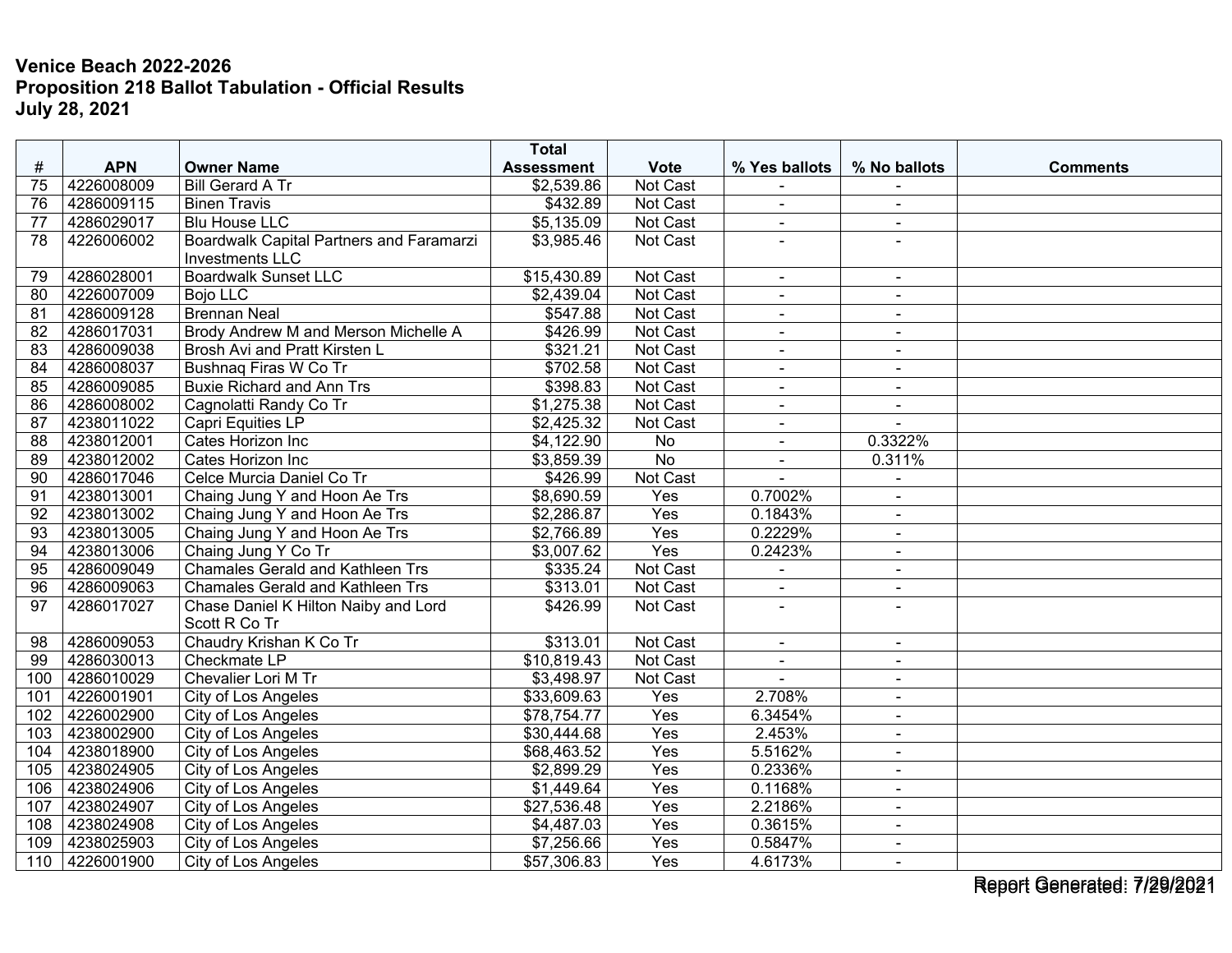| #   | <b>APN</b> | <b>Owner Name</b>                 | <b>Total</b><br><b>Assessment</b> | <b>Vote</b>      | % Yes ballots  | % No ballots   | <b>Comments</b> |
|-----|------------|-----------------------------------|-----------------------------------|------------------|----------------|----------------|-----------------|
| 111 | 4238014900 | City of Los Angeles               | \$8,202.92                        | Yes              | 0.6609%        |                |                 |
| 112 | 4238024900 | City of Los Angeles               | \$17,823.73                       | Yes              | 1.4361%        | $\blacksquare$ |                 |
| 113 | 4238024902 | City of Los Angeles               | \$9,057.76                        | Yes              | 0.7298%        | $\blacksquare$ |                 |
| 114 | 4238024903 | City of Los Angeles               | \$3,245.12                        | Yes              | 0.2615%        | $\blacksquare$ |                 |
| 115 | 4238024909 | City of Los Angeles               | \$775.28                          | Yes              | 0.0625%        | $\sim$         |                 |
| 116 | 4238024910 | City of Los Angeles               | \$1,449.64                        | $\overline{Yes}$ | 0.1168%        | $\sim$         |                 |
| 117 | 4238024911 | City of Los Angeles               | \$4,913.36                        | Yes              | 0.3959%        | $\sim$         |                 |
| 118 | 4238025901 | <b>City of Los Angeles</b>        | \$4,491.14                        | Yes              | 0.3619%        | $\blacksquare$ |                 |
| 119 | 4238025902 | <b>City of Los Angeles</b>        | \$24,444.00                       | Yes              | 1.9695%        | $\sim$         |                 |
| 120 | 4286027902 | City of Los Angeles               | \$18,798.01                       | Yes              | 1.5146%        | $\blacksquare$ |                 |
| 121 | 4286028902 | City of Los Angeles               | \$14,375.47                       | Yes              | 1.1582%        | $\blacksquare$ |                 |
| 122 | 4286030903 | City of Los Angeles               | \$29,601.72                       | Yes              | 2.385%         | $\sim$         |                 |
| 123 | 4288029900 | City of Los Angeles               | \$1,184.92                        | Yes              | 0.0955%        | $\sim$         |                 |
| 124 | 4286029902 | City of Los Angeles               | \$19,760.06                       | Yes              | 1.5921%        |                |                 |
| 125 | 4286017032 | Cole Vivian D                     | \$432.02                          | $\overline{No}$  | $\omega$       | 0.0348%        |                 |
| 126 | 4286003019 | Congregation Mishkon Tephilo Ch   | \$7,161.84                        | Not Cast         | $\sim$         | $\blacksquare$ |                 |
| 127 | 4286006038 | Cooper Ryan                       | \$777.91                          | Not Cast         |                | $\blacksquare$ |                 |
| 128 | 4286009108 | <b>Corkin Andrew</b>              | \$493.74                          | Yes              | 0.0398%        | $\blacksquare$ |                 |
| 129 | 4286009057 | Crawford Veronica R               | \$277.38                          | Not Cast         | $\blacksquare$ | $\blacksquare$ |                 |
| 130 | 4238012005 | Debeikes Brittany D               | \$0.00                            | Not Cast         | $\blacksquare$ | $\sim$         |                 |
| 131 | 4238012004 | Debeikes Brittany D               | \$0.00                            | Not Cast         |                |                |                 |
| 132 | 4286017086 | Deutsch Susan                     | \$445.60                          | No               | $\sim$         | 0.0359%        |                 |
| 133 | 4238011031 | Dill Guy and Mary A Trs           | \$7,097.01                        | No               | $\blacksquare$ | 0.5718%        |                 |
| 134 | 4238011036 | Dill Guy and Mary A Trs           | \$9,947.73                        | No               | $\blacksquare$ | 0.8015%        |                 |
| 135 | 4286009124 | Dogtown Main St LLC               | \$536.08                          | Not Cast         |                |                |                 |
| 136 | 4286009132 | Dosch John Co Tr                  | \$533.15                          | Not Cast         |                | $\blacksquare$ |                 |
| 137 | 4286003010 | <b>Dunes Development LLC</b>      | \$1,750.80                        | Yes              | 0.1411%        | $\sim$         |                 |
| 138 | 4286009077 | Dyer Geoffrey J Co Tr             | \$390.45                          | Not Cast         |                |                |                 |
| 139 | 4286009073 | Eberth Linda and Winsryg Marian M | \$362.13                          | Yes              | 0.0292%        | $\sim$         |                 |
| 140 | 4286008009 | <b>Electric Bowery LLC</b>        | \$1,378.31                        | Not Cast         | $\overline{a}$ | $\sim$         |                 |
| 141 | 4286008010 | <b>Electric Bowery LLC</b>        | \$2,910.85                        | Not Cast         | $\blacksquare$ |                |                 |
| 142 | 4238010011 | Eliot Jefferson                   | \$2,433.79                        | No               | $\blacksquare$ | 0.1961%        |                 |
| 143 | 4286009092 | <b>Embla Properties LLC</b>       | \$377.22                          | Not Cast         | $\sim$         | $\sim$         |                 |
| 144 | 4286009081 | Enders Craig K                    | \$354.11                          | Not Cast         | $\blacksquare$ | $\blacksquare$ |                 |
| 145 | 4286009043 | Fair Harbor Fund LLC              | \$284.70                          | Not Cast         |                |                |                 |
| 146 | 4286009075 | Farhang Amir M                    | \$397.50                          | Yes              | 0.032%         | $\blacksquare$ |                 |
| 147 | 4286009009 | Farnham Robert Tr                 | \$1,782.28                        | Not Cast         | $\blacksquare$ | $\sim$         |                 |
| 148 | 4286017079 | Farr Edward L                     | \$445.60                          | Not Cast         | $\blacksquare$ | $\sim$         |                 |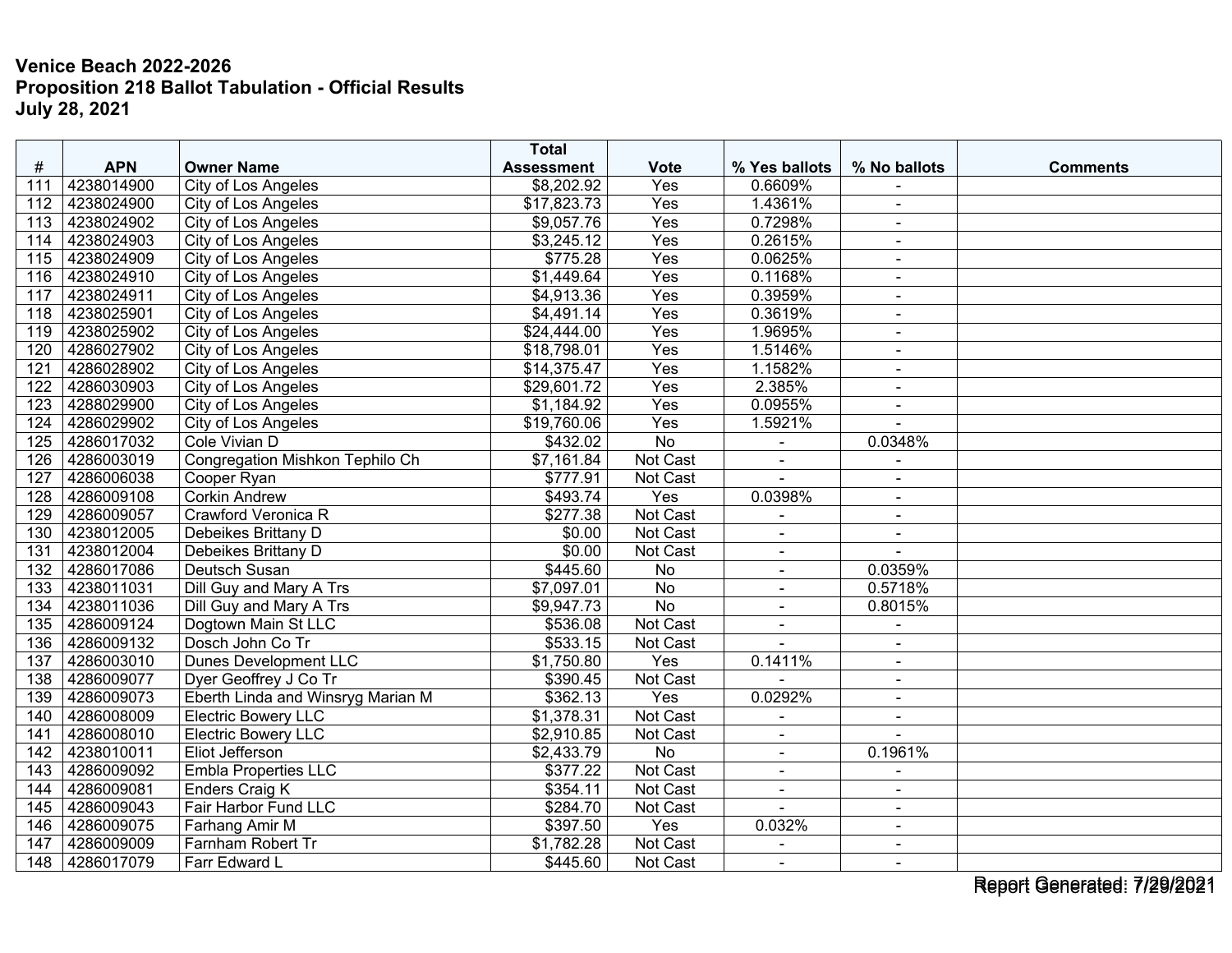|     |                |                                          | <b>Total</b>         |                 |                       |                          |                 |
|-----|----------------|------------------------------------------|----------------------|-----------------|-----------------------|--------------------------|-----------------|
| #   | <b>APN</b>     | <b>Owner Name</b>                        | <b>Assessment</b>    | <b>Vote</b>     | % Yes ballots         | % No ballots             | <b>Comments</b> |
| 149 | 4286017078     | Field Alexander R                        | \$445.60             | Not Cast        |                       |                          |                 |
| 150 | 4286017049     | Fields Fletcher K L Tr and Sorkin Joshua | \$426.99             | Yes             | 0.0344%               |                          |                 |
| 151 | 4286017067     | <b>Fisher Evan</b>                       | \$426.99             | Yes             | 0.0344%               | $\blacksquare$           |                 |
| 152 | 4286006042     | Fishman William F                        | \$779.67             | Not Cast        |                       | $\blacksquare$           |                 |
| 153 | 4226007010     | Five Oceans Capital So2 LLC              | \$4,891.31           | <b>Not Cast</b> | ÷.                    | $\sim$                   |                 |
| 154 | 4226008008     | Five Oceans Capital So2 LLC              | \$2,595.04           | Not Cast        | $\blacksquare$        | $\sim$                   |                 |
| 155 | 4238011011     | Flinkman Ruth E Co Tr                    | \$7,338.24           | Not Cast        | $\blacksquare$        | $\blacksquare$           |                 |
| 156 | 4238011033     | Flinkman Ruth E Co Tr                    | \$4,780.44           | <b>Not Cast</b> | $\tilde{\phantom{a}}$ | $\sim$                   |                 |
| 157 | 4286012047     | Fogelre Fund III LLC                     | \$9,486.51           | Not Cast        | $\blacksquare$        | $\blacksquare$           |                 |
| 158 | 4286013031     | Fogelre Fund III LLC                     | \$4,651.88           | Not Cast        | $\blacksquare$        | $\blacksquare$           |                 |
| 159 | 4286013034     | Fogelre Fund III LLC                     | \$5,372.59           | Not Cast        | $\blacksquare$        | $\sim$                   |                 |
| 160 | 4286006013     | Fourth Ave Ltd Ptnshp                    | \$3,950.26           | Not Cast        |                       | $\sim$                   |                 |
| 161 | 4286006035     | Fourth Avenue Ltd Partnership            | \$7,355.90           | Not Cast        | $\blacksquare$        | $\blacksquare$           |                 |
| 162 | 4286009048     | Freed Lancee Tr and Casanova C Tr        | \$321.21             | Not Cast        | $\blacksquare$        | $\sim$                   |                 |
| 163 | 4286009127     | Friedman Max                             | \$551.94             | <b>Not Cast</b> | $\blacksquare$        | $\blacksquare$           |                 |
| 164 | 4238011027     | <b>Fritsch Larry</b>                     | \$2,380.96           | Not Cast        | $\blacksquare$        | $\sim$                   |                 |
| 165 | 4286008006     | <b>Gardner Marc</b>                      | \$1,242.15           | Not Cast        | $\blacksquare$        | $\blacksquare$           |                 |
| 166 | 4286009044     | <b>Gardner Marc</b>                      | \$284.70             | Not Cast        | $\blacksquare$        | $\blacksquare$           |                 |
| 167 | 4286027016     | Gehry Frank O                            | \$2,533.47           | Not Cast        | $\blacksquare$        | $\sim$                   |                 |
| 168 | 4286027017     | Gehry Frank O                            | \$2,528.17           | Not Cast        | $\blacksquare$        | $\sim$                   |                 |
| 169 | 4286027018     | Gehry Frank O and Arnoldi Charles        | \$2,532.05           | Not Cast        | $\blacksquare$        | $\sim$                   |                 |
| 170 | 4286029013     | Gingerbread Court L P                    | \$7,029.36           | Not Cast        | $\blacksquare$        | $\sim$                   |                 |
| 171 | 4286009074     | <b>Glendon Spencer P and Tung Lisa Y</b> | \$362.13             | Not Cast        | ÷.                    | $\blacksquare$           |                 |
| 172 | 4286009042     | <b>Glick Janine S Tr</b>                 | \$284.70             | Not Cast        | $\mathbf{r}$          | $\blacksquare$           |                 |
| 173 | 4238011005     | Gold Betty Tr                            | \$7,300.23           | Yes             | 0.5882%               | $\blacksquare$           |                 |
| 174 | 4286017089     | Goldberg Daniel M                        | \$444.89             | Not Cast        |                       | $\blacksquare$           |                 |
| 175 | 4286009121     | Goldman Scott & Erin                     | \$454.94             | Yes             | 0.0367%               | $\blacksquare$           |                 |
| 176 | 4286009060     | Goodman Sebastian                        | \$277.38             | Not Cast        |                       | $\blacksquare$           |                 |
| 177 | 4238011043     | Grady Michael Co Tr                      | \$1,582.08           | Yes             | 0.1275%               | $\overline{\phantom{a}}$ |                 |
| 178 | 4286009086     | Green Jennifer                           | \$398.83             | Not Cast        | $\overline{a}$        | $\sim$                   |                 |
| 179 | 4238011026     | Green On Main LLC                        | \$2,458.75           | Yes             | 0.1981%               | $\blacksquare$           |                 |
| 180 | 4286028010     | <b>Gregory Frederick P</b>               | \$2,780.28           | Not Cast        |                       | $\sim$                   |                 |
| 181 | 4286009052     | Guest Anne L                             | \$335.24             | Not Cast        |                       |                          |                 |
| 182 | 4286009101     | Guidotti Judy M Tr                       | $\overline{$452.29}$ | <b>No</b>       | $\blacksquare$        | 0.0364%                  |                 |
| 183 | 4286017042     | <b>Gutbezahl Rachel L</b>                | \$426.99             | Not Cast        | $\blacksquare$        |                          |                 |
| 184 | 4286003007     | Hamada Leiko Tr                          | \$4,727.60           | Not Cast        | $\blacksquare$        |                          |                 |
|     | 185 4238010012 | Hamlin Larry R                           | \$2,677.77           | No              | $\blacksquare$        | 0.2158%                  |                 |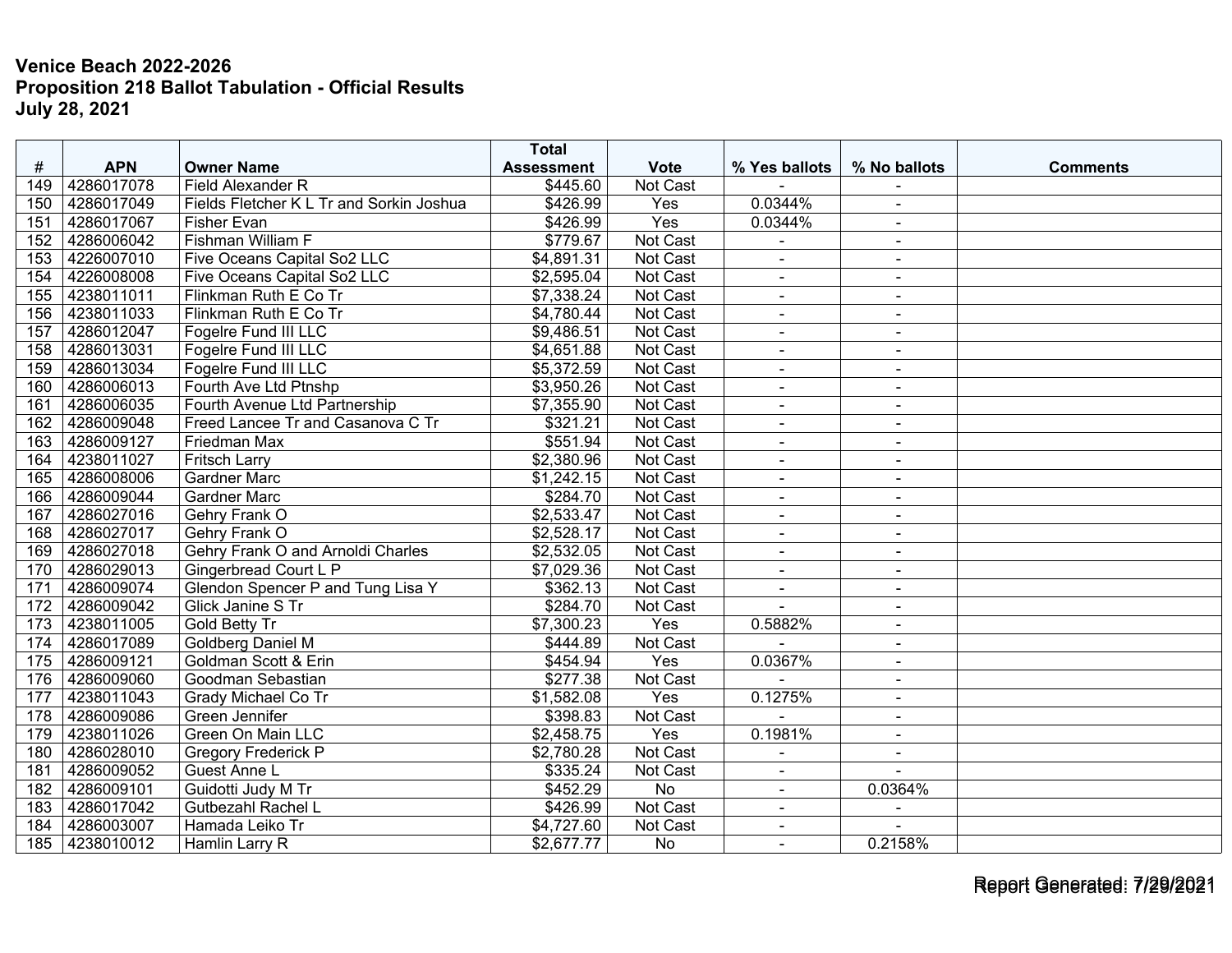|                  |            |                                                                 | <b>Total</b>      |                 |                |                          |                 |
|------------------|------------|-----------------------------------------------------------------|-------------------|-----------------|----------------|--------------------------|-----------------|
| #                | <b>APN</b> | <b>Owner Name</b>                                               | <b>Assessment</b> | <b>Vote</b>     | % Yes ballots  | % No ballots             | <b>Comments</b> |
| 186              | 4238011014 | Hammer Melvyn B and Mckeown Hammer<br>Linda S                   | \$2,582.32        | No              |                | 0.2081%                  |                 |
|                  |            |                                                                 |                   |                 |                |                          |                 |
| 187              | 4286027013 | Hancock Orange LLC Lessor Snapshot<br>Partners LLC Et Al Lessee | \$17,671.09       | Not Cast        | $\blacksquare$ | $\blacksquare$           |                 |
| 188              | 4286017083 | Happy Clown LLC                                                 | \$442.69          | Not Cast        | $\blacksquare$ | $\sim$                   |                 |
| 189              | 4286009130 | <b>Hellberg Stefan</b>                                          | \$547.88          | <b>Not Cast</b> | $\blacksquare$ |                          |                 |
| 190              | 4226010001 | Herrera Marc D Co Tr and Alexander                              | \$9,318.15        | No              |                | 0.7508%                  |                 |
|                  |            | Elaine                                                          |                   |                 |                |                          |                 |
| 191              | 4286017065 | <b>Hilary William and Jacqueline</b>                            | \$426.99          | Not Cast        |                | $\blacksquare$           |                 |
| 192              | 4226007007 | Hoffman Jack V                                                  | \$2,425.81        | Yes             | 0.1955%        | $\sim$                   |                 |
| 193              | 4238011004 | Hoffman Jack V                                                  | \$4,791.73        | Yes             | 0.3861%        | $\sim$                   |                 |
| 194              | 4226008010 | Hoffmann Jack V                                                 | \$2,483.54        | Yes             | 0.2001%        | $\blacksquare$           |                 |
| 195              | 4286009093 | Hooker West T                                                   | \$383.13          | Yes             | 0.0309%        | $\sim$                   |                 |
| 196              | 4286017069 | <b>Hotta Yukiko</b>                                             | \$454.95          | <b>Not Cast</b> |                |                          |                 |
| 197              | 4226013009 | Hoy Kerrin Et Al Trs                                            | \$2,373.35        | $\overline{No}$ | $\blacksquare$ | 0.1912%                  |                 |
| 198              | 4286009116 | Hribar Christina M                                              | \$406.43          | Not Cast        | $\blacksquare$ |                          |                 |
| 199              | 4286009045 | Huarte Anne M                                                   | \$284.70          | <b>No</b>       | $\blacksquare$ | 0.0229%                  |                 |
| 200              | 4286009054 | Hunsaker David C and Calkins Annie R                            | \$313.01          | Not Cast        | $\blacksquare$ |                          | Incomplete SoA  |
| 201              | 4286009122 | Hurlbut Brandon and Smith Sally                                 | \$453.17          | Not Cast        | $\overline{a}$ | $\sim$                   |                 |
| 202              | 4286017048 | Husar Linda S                                                   | \$449.48          | Yes             | 0.0362%        | $\blacksquare$           |                 |
| $\overline{203}$ | 4286008001 | Jae Lynn F Tr                                                   | \$3,470.66        | Not Cast        |                |                          |                 |
| 204              | 4286028002 | Jema OFW LLC                                                    | \$4,320.65        | Not Cast        | $\blacksquare$ | $\sim$                   |                 |
| 205              | 4286030001 | Jewish Federation Council                                       | \$6,470.18        | Not Cast        | $\overline{a}$ | $\sim$                   |                 |
| $\overline{206}$ | 4286017080 | Johannessen Jon Co Tr                                           | \$442.69          | Yes             | 0.0357%        | $\overline{\phantom{a}}$ |                 |
| 207              | 4286030002 | <b>JSB Properties Inc</b>                                       | \$6,997.49        | Yes             | 0.5638%        | $\sim$                   |                 |
| 208              | 4286030003 | <b>JSB Properties Inc</b>                                       | \$2,899.14        | Yes             | 0.2336%        | $\sim$                   |                 |
| 209              | 4286017030 | <b>Kahn Brian</b>                                               | \$426.99          | Not Cast        | $\blacksquare$ |                          |                 |
| 210              | 4286017038 | Kamins Philip J                                                 | \$426.99          | No              |                | 0.0344%                  |                 |
| 211              | 4286017058 | Kapadia Rishi M and Madhukar B                                  | \$426.99          | <b>No</b>       | $\blacksquare$ | 0.0344%                  |                 |
| 212              | 4286009107 | Kaplan James E                                                  | \$499.04          | Not Cast        | $\blacksquare$ | $\sim$                   |                 |
| 213              | 4226006004 | Kievitz Jules and Bagdasarian L G                               | \$10,093.23       | Not Cast        | $\blacksquare$ | $\sim$                   |                 |
| 214              | 4226011032 | Kim Jenny H Et Al Choi Susan H                                  | \$8,421.12        | Not Cast        | $\blacksquare$ | $\blacksquare$           |                 |
| 215              | 4286017045 | Kim Stacy M                                                     | \$426.99          | Not Cast        | $\blacksquare$ | $\blacksquare$           |                 |
| 216              | 4286017053 | Kirk Christopher W                                              | \$426.99          | Not Cast        | $\blacksquare$ | $\sim$                   |                 |
| 217              | 4238011012 | Kitchen Elizabeth F Tr                                          | \$4,711.56        | Not Cast        | $\blacksquare$ |                          | Incomplete SoA  |
| 218              | 4238011013 | Kitchen Elizabeth F Tr                                          | \$2,209.41        | Not Cast        | $\blacksquare$ | $\sim$                   | Incomplete SoA  |
| 219              | 4238014016 | Kleinman Alan N Tr                                              | \$9,881.13        | Not Cast        | $\blacksquare$ | $\blacksquare$           |                 |
| 220              | 4286009091 | KND Properties 76 LLC                                           | \$377.22          | Not Cast        | $\blacksquare$ | $\blacksquare$           |                 |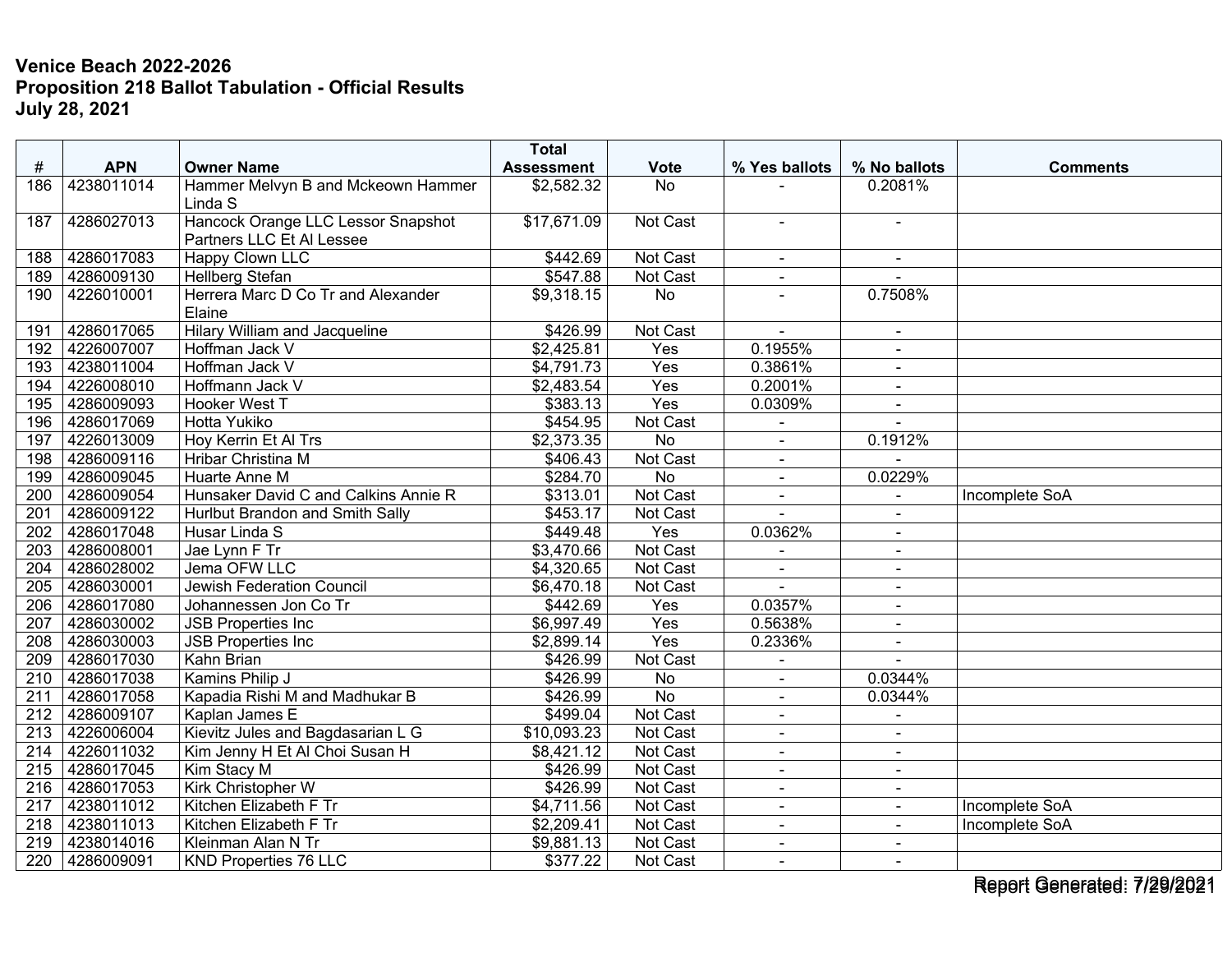|                  |            |                                         | <b>Total</b>      |                 |                      |                          |                 |
|------------------|------------|-----------------------------------------|-------------------|-----------------|----------------------|--------------------------|-----------------|
| $\#$             | <b>APN</b> | <b>Owner Name</b>                       | <b>Assessment</b> | <b>Vote</b>     | % Yes ballots        | % No ballots             | <b>Comments</b> |
| 221              | 4226007006 | Kohner Alexander Tr and Kohner Melissa  | \$2,404.64        | Not Cast        |                      |                          | Incomplete SoA  |
| 222              | 4286017034 | Kotick Scott L Co Tr                    | \$426.99          | Not Cast        | $\blacksquare$       | $\blacksquare$           |                 |
| 223              | 4286009114 | Koudsi John C Co Tr                     | \$506.09          | Yes             | 0.0408%              | $\blacksquare$           |                 |
| 224              | 4286017085 | Kurland Lee & Erin                      | \$445.60          | Not Cast        |                      | $\blacksquare$           |                 |
| 225              | 4286017026 | Kuwata Kai T Tr                         | \$448.60          | Not Cast        | $\blacksquare$       | $\blacksquare$           |                 |
| 226              | 4286009089 | La Londe Donald J                       | \$393.27          | <b>Not Cast</b> | $\blacksquare$       | $\blacksquare$           |                 |
| 227              | 4286015900 | <b>LACMTA</b>                           | \$37,757.85       | Not Cast        |                      | $\blacksquare$           |                 |
| 228              | 4286030018 | Lapicque LLC                            | \$1,010.40        | Not Cast        | $\overline{a}$       | $\overline{a}$           |                 |
| 229              | 4286030019 | Lapicque LLC                            | \$1,036.86        | <b>Not Cast</b> | $\blacksquare$       | $\blacksquare$           |                 |
| 230              | 4286030017 | Lapicque LLC                            | \$918.67          | Not Cast        | $\blacksquare$       | $\blacksquare$           |                 |
| 231              | 4238002902 | <b>LAUSD</b>                            | \$26,483.01       | <b>Not Cast</b> | $\blacksquare$       | $\sim$                   |                 |
| $\overline{232}$ | 4286017060 | Lee Alvin T                             | \$426.99          | Not Cast        | $\blacksquare$       | $\sim$                   |                 |
| 233              | 4286009071 | Lee Janet                               | \$405.88          | Not Cast        | $\blacksquare$       |                          |                 |
| 234              | 4226010022 | Lee Tae Moo and Christina E Trs         | \$4,389.01        | <b>No</b>       | ä,                   | 0.3536%                  |                 |
| 235              | 4286017056 | Lentz Alec H                            | \$426.99          | Not Cast        | $\mathbf{r}$         | $\blacksquare$           |                 |
| 236              | 4226014030 | Levine Cary M and Ashley Trs            | \$1,902.11        | Not Cast        | $\blacksquare$       |                          |                 |
| 237              | 4286028016 | Liss Jason I Co Tr                      | \$2,766.32        | No              | $\blacksquare$       | 0.2229%                  |                 |
| 238              | 4286007019 | Logaan Zimmer Bonnie Tr                 | \$2,629.68        | Not Cast        | $\blacksquare$       |                          |                 |
| 239              | 4286009087 | Maddock Robin Young Laura D             | \$393.27          | Not Cast        | $\blacksquare$       | $\blacksquare$           |                 |
| 240              | 4238012006 | Main and Market LLC                     | \$8,730.55        | Not Cast        | $\blacksquare$       | $\blacksquare$           |                 |
| 241              | 4286003016 | <b>Main Street Studios LLC</b>          | \$3,556.97        | Not Cast        |                      |                          |                 |
| 242              | 4286003021 | Main Street Studios LLC                 | \$6,796.96        | Not Cast        | $\blacksquare$       | $\blacksquare$           |                 |
| 243              | 4286009051 | Manek Shawn and Lee Alexandra           | \$321.21          | Not Cast        | $\overline{a}$       | $\blacksquare$           |                 |
| 244              | 4286009058 | Mansfield Scott Co Tr and Rae A Nichole | \$277.38          | Yes             | 0.0223%              | $\blacksquare$           |                 |
| 245              | 4286017055 | <b>Marafioti Peter</b>                  | \$432.02          | Not Cast        |                      | $\blacksquare$           |                 |
| 246              | 4226009020 | Marina Pacific Hotel and Suites LLC     | \$32,956.90       | Yes             | 2.6554%              | $\blacksquare$           |                 |
| 247              | 4286009012 | Marquez Teresa C Tr                     | \$1,386.95        | Not Cast        | $\ddot{\phantom{1}}$ | $\overline{\phantom{a}}$ |                 |
| 248              | 4286009013 | Marquez Teresa C Tr                     | \$1,436.34        | Not Cast        |                      |                          |                 |
| 249              | 4286017074 | Marti Jill                              | \$442.69          | Yes             | 0.0357%              | $\blacksquare$           |                 |
| 250              | 4286009104 | Mckelvey John and Melissa               | \$506.09          | Not Cast        | $\blacksquare$       | $\sim$                   |                 |
| 251              | 4286017040 | Melaugh Coast To Coast Ptrs LLC         | \$432.02          | No              |                      | 0.0348%                  |                 |
| 252              | 4286010044 | Mericos Real Estate Co Inc              | \$12,999.82       | Yes             | 1.0474%              |                          |                 |
| 253              | 4238011021 | <b>Merthin LLC</b>                      | \$2,533.28        | Yes             | 0.2041%              | $\sim$                   |                 |
| 254              | 4286017076 | Mesdag Kira and Healey Dustin           | \$442.69          | Not Cast        | L.                   | $\sim$                   |                 |
| 255              | 4286017082 | Metzger Michael                         | \$444.89          | Not Cast        | $\overline{a}$       | $\blacksquare$           |                 |
| 256              | 4286009062 | <b>Meyer Sebastien</b>                  | \$313.01          | Not Cast        | $\blacksquare$       | $\sim$                   |                 |
| 257              | 4238010015 | Miletic Jack and Christiane A           | \$2,500.79        | Not Cast        | $\blacksquare$       | $\ddot{\phantom{1}}$     |                 |
| 258              | 4286017059 | Militello Elizabeth M                   | \$426.99          | No              | $\blacksquare$       | 0.0344%                  |                 |

Report Generated: 7/29/2021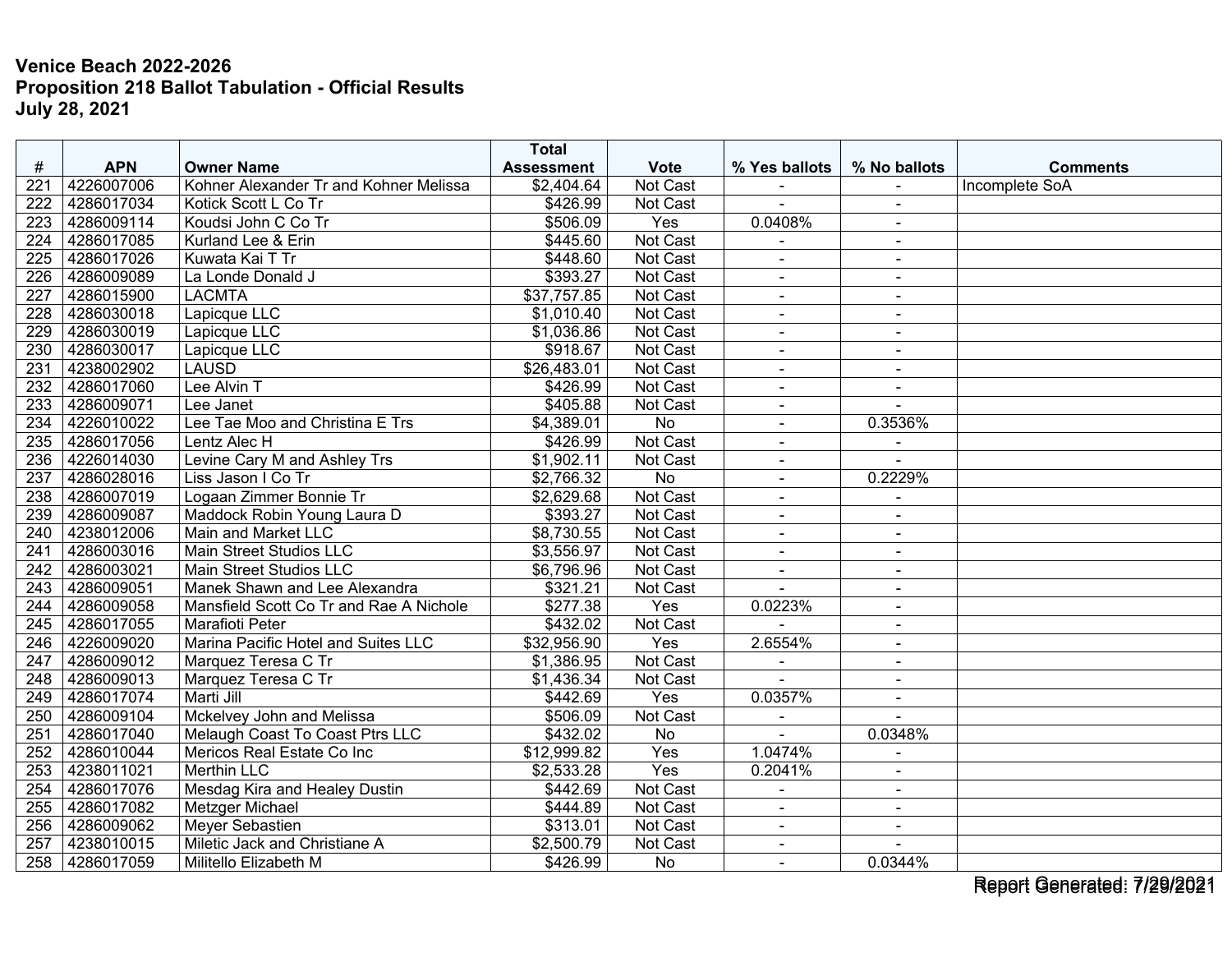| $\#$<br><b>APN</b><br><b>Owner Name</b><br><b>Vote</b><br>% Yes ballots<br>% No ballots<br><b>Assessment</b><br><b>Comments</b><br>259<br>4286017050<br>Morten George and Sharon<br>\$426.99<br>Not Cast<br>4286009135<br>Mueller Robert T and Matulick Kylie<br>\$418.05<br><b>Not Cast</b><br>260<br>$\sim$<br>$\sim$<br>Mullen William Sr and Doris Trs and Eagle<br>261<br>4238014006<br>\$16,147.46<br>Not Cast<br>÷.<br>One Inc<br>4286012044<br>Murez James and Melanie G Trs<br>Yes |  |
|---------------------------------------------------------------------------------------------------------------------------------------------------------------------------------------------------------------------------------------------------------------------------------------------------------------------------------------------------------------------------------------------------------------------------------------------------------------------------------------------|--|
|                                                                                                                                                                                                                                                                                                                                                                                                                                                                                             |  |
|                                                                                                                                                                                                                                                                                                                                                                                                                                                                                             |  |
|                                                                                                                                                                                                                                                                                                                                                                                                                                                                                             |  |
|                                                                                                                                                                                                                                                                                                                                                                                                                                                                                             |  |
|                                                                                                                                                                                                                                                                                                                                                                                                                                                                                             |  |
| \$947.93<br>0.0764%<br>262<br>$\blacksquare$<br>Yes                                                                                                                                                                                                                                                                                                                                                                                                                                         |  |
| 4286012045<br>0.1426%<br>263<br>Murez James and Melanie G Trs<br>\$1,770.33<br>$\blacksquare$                                                                                                                                                                                                                                                                                                                                                                                               |  |
| 4226010023<br>\$7,365.32<br>Not Cast<br>264<br><b>Nakash Brothers Realty</b><br>$\blacksquare$<br>4286017039<br>\$432.02                                                                                                                                                                                                                                                                                                                                                                    |  |
| Not Cast<br>265<br>Nanji Ameeta                                                                                                                                                                                                                                                                                                                                                                                                                                                             |  |
| 4286009109<br>Navasargian Andre Tr<br>\$490.22<br>Yes<br>0.0395%<br>266<br>$\sim$                                                                                                                                                                                                                                                                                                                                                                                                           |  |
| 4286017084<br>Not Cast<br>267<br>Navon David D Co Tr<br>\$442.69<br>$\blacksquare$<br>$\blacksquare$                                                                                                                                                                                                                                                                                                                                                                                        |  |
| 268<br>4226013007<br>Nazarian Shulamit Tr<br>\$5,213.26<br>Not Cast<br>$\overline{\phantom{a}}$                                                                                                                                                                                                                                                                                                                                                                                             |  |
| 4238011016<br>\$3,289.86<br>Yes<br>0.2651%<br>269<br>New Town Homes Development<br>$\blacksquare$                                                                                                                                                                                                                                                                                                                                                                                           |  |
| 270<br>4286009129<br>\$547.88<br>Not Cast<br>Newman David W and Mahnaz N Trs<br>$\sim$                                                                                                                                                                                                                                                                                                                                                                                                      |  |
| 4286017068<br>\$426.99<br>Not Cast<br>Nicholson John J Tr<br>271<br>$\blacksquare$<br>$\blacksquare$                                                                                                                                                                                                                                                                                                                                                                                        |  |
| 4226013011<br>\$2,436.41<br>Not Cast<br>272<br>North Venice Blvd Gallery Ptnshp                                                                                                                                                                                                                                                                                                                                                                                                             |  |
| 4226013012<br>\$2,436.41<br>273<br>North Venice Blvd Gallery Ptnshp<br>Not Cast<br>$\blacksquare$<br>$\sim$                                                                                                                                                                                                                                                                                                                                                                                 |  |
| 4286030012<br>274<br>Northwestern Engineering Company<br>\$8,960.73<br>$\overline{No}$<br>0.722%<br>$\blacksquare$                                                                                                                                                                                                                                                                                                                                                                          |  |
| 4286017077<br>Nott Benjamin G<br>Not Cast<br>275<br>\$442.69<br>ä,<br>$\blacksquare$                                                                                                                                                                                                                                                                                                                                                                                                        |  |
| \$2,662.54<br>4226008012<br>Ocean Walk Properties Ltd<br>276<br>Yes<br>0.2145%                                                                                                                                                                                                                                                                                                                                                                                                              |  |
| Yes<br>$\overline{277}$<br>4226008013<br>Ocean Walk Properties Ltd<br>\$10,043.78<br>0.8092%<br>$\blacksquare$                                                                                                                                                                                                                                                                                                                                                                              |  |
| Yes<br>0.4826%<br>4226008001<br>Ocean Walk Properties Ltd<br>\$5,989.75<br>278<br>$\blacksquare$                                                                                                                                                                                                                                                                                                                                                                                            |  |
| Ocean Walk Properties Ltd<br>\$2,281.96<br>0.1839%<br>279<br>4226008002<br>Yes                                                                                                                                                                                                                                                                                                                                                                                                              |  |
| 4226008022<br>Ocean Walk Properties Ltd<br>\$380.36<br>Yes<br>0.0306%<br>280<br>$\sim$                                                                                                                                                                                                                                                                                                                                                                                                      |  |
| 4286009094<br>Ochikubo Craig F Co Tr<br>\$383.13<br>0.0309%<br>281<br>No<br>$\blacksquare$                                                                                                                                                                                                                                                                                                                                                                                                  |  |
| Odonnell Adrienne M Tr and Bill Antoinette<br>4286030006<br>\$6,910.02<br>No<br>0.5567%<br>282                                                                                                                                                                                                                                                                                                                                                                                              |  |
| E                                                                                                                                                                                                                                                                                                                                                                                                                                                                                           |  |
| 4286009134<br>Not Cast<br><b>Offspring LLC</b><br>\$586.95<br>283<br>$\sim$<br>$\blacksquare$                                                                                                                                                                                                                                                                                                                                                                                               |  |
| 4286008004<br><b>OK LLC</b><br>\$1,437.06<br>Not Cast<br>284<br>$\sim$                                                                                                                                                                                                                                                                                                                                                                                                                      |  |
| 4286007001<br>Okulick John A and Marlene J Trs<br>\$4,646.38<br>No<br>0.3744%<br>285                                                                                                                                                                                                                                                                                                                                                                                                        |  |
| 4226005001<br>One B LLC<br>\$9,843.09<br>Yes<br>0.7931%<br>286                                                                                                                                                                                                                                                                                                                                                                                                                              |  |
| 4286017051<br>Orell Zachary D<br>\$426.99<br>Not Cast<br>287<br>$\overline{a}$<br>$\sim$                                                                                                                                                                                                                                                                                                                                                                                                    |  |
| <b>Ovitz Michael and Kimberly</b><br>4286009090<br>\$393.27<br>Not Cast<br>288<br>$\blacksquare$<br>$\blacksquare$                                                                                                                                                                                                                                                                                                                                                                          |  |
| 289<br>4286008005<br>Padilla Isabel G Tr<br>\$1,251.25<br>Not Cast<br>$\sim$                                                                                                                                                                                                                                                                                                                                                                                                                |  |
| 4286027014<br>\$15,277.65<br>290<br>Park Plaza Partnership<br>Yes<br>1.2309%<br>$\blacksquare$                                                                                                                                                                                                                                                                                                                                                                                              |  |
| 4286006039<br>Patel Mona<br>\$777.91<br>Not Cast<br>291<br>$\blacksquare$<br>$\sim$                                                                                                                                                                                                                                                                                                                                                                                                         |  |
| 4238011042<br>\$1,582.08<br>Not Cast<br>292<br>Perazzolo Brian<br>$\blacksquare$<br>$\blacksquare$                                                                                                                                                                                                                                                                                                                                                                                          |  |
| Perloff Bernard Tr Et AI and Rosenfield H<br>$\overline{293}$<br>4286004007<br>\$8,447.53<br>Not Cast<br>$\sim$                                                                                                                                                                                                                                                                                                                                                                             |  |
| <b>Tr</b>                                                                                                                                                                                                                                                                                                                                                                                                                                                                                   |  |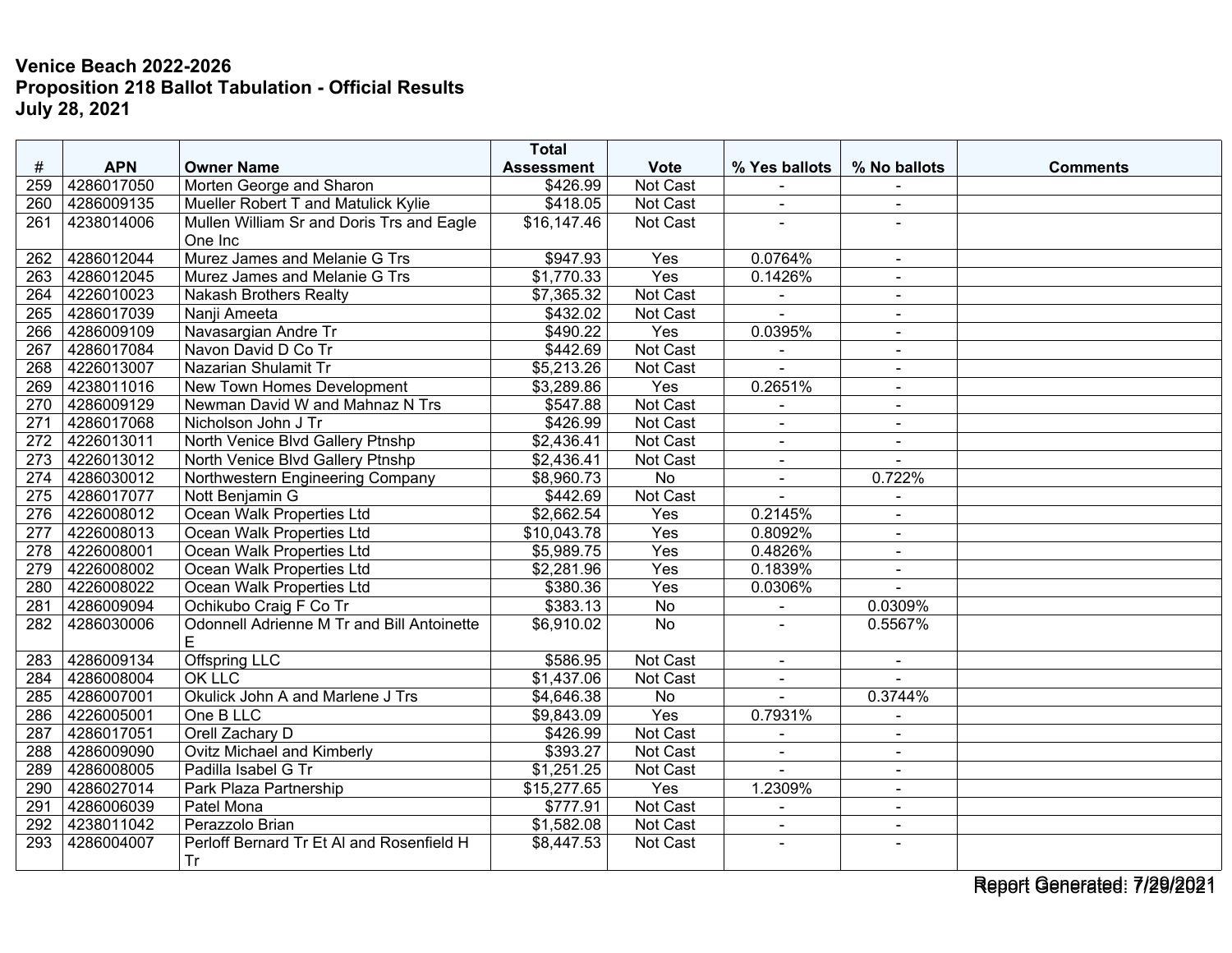|                  |            |                                                            | <b>Total</b>      |                  |                |                |                 |
|------------------|------------|------------------------------------------------------------|-------------------|------------------|----------------|----------------|-----------------|
| #                | <b>APN</b> | <b>Owner Name</b>                                          | <b>Assessment</b> | <b>Vote</b>      | % Yes ballots  | % No ballots   | <b>Comments</b> |
| 294              | 4238013004 | Perloff Bernard Tr Et AI and Rosenfield<br>Properties LLC  | \$2,795.54        | Not Cast         |                |                |                 |
| 295              | 4238014009 | Perloff Bernard Tr Et AI and Rosenfield<br>Properties LLC  | \$2,841.01        | Not Cast         | $\blacksquare$ | $\blacksquare$ |                 |
| 296              | 4226007001 | Piazza Partnership                                         | \$9,768.29        | Yes              | 0.787%         | $\sim$         |                 |
| 297              | 4286017087 | Post Charles J Co Tr                                       | \$442.69          | Not Cast         |                |                |                 |
| $\overline{298}$ | 4286017088 | Prawer Arik Co Tr                                          | \$442.69          | Not Cast         | $\mathbf{r}$   | $\sim$         |                 |
| 299              | 4286017070 | Prawer Arik Co Tr                                          | \$465.27          | Not Cast         | $\sim$         | $\sim$         |                 |
| 300              | 4286009113 | Protean Image Group Inc                                    | \$483.16          | Not Cast         | $\blacksquare$ | $\blacksquare$ |                 |
| 301              | 4286006034 | Public Storage Institutional Fund II                       | \$50,077.03       | Not Cast         | $\blacksquare$ | $\sim$         |                 |
| 302              | 4286017062 | Purzycki Roseanna L Tr                                     | \$432.02          | Not Cast         | $\sim$         | $\blacksquare$ |                 |
| 303              | 4286009050 | Quintero Nelson                                            | \$321.21          | Yes              | 0.0259%        |                |                 |
| 304              | 4238011029 | Ragsdale Kevin                                             | \$2,405.92        | $\overline{No}$  |                | 0.1938%        |                 |
| 305              | 4286009117 | Ricagni Leonardo and Rippe Noel                            | \$491.98          | Not Cast         | $\overline{a}$ |                |                 |
| 306              | 4286009102 | Richardson Jennifer                                        | \$482.28          | <b>Not Cast</b>  | $\overline{a}$ | $\blacksquare$ |                 |
| 307              | 4286004002 | <b>Richlar Partnership</b>                                 | \$10,529.68       | Yes              | 0.8484%        | $\blacksquare$ |                 |
| 308              | 4286004004 | <b>Richlar Partnership</b>                                 | \$4,481.67        | Yes              | 0.3611%        | $\blacksquare$ |                 |
| 309              | 4286004006 | <b>Richlar Partnership</b>                                 | \$22,059.70       | Yes              | 1.7774%        | $\blacksquare$ |                 |
| 310              | 4286006016 | <b>Richlar Partnership</b>                                 | \$1,751.65        | $\overline{Yes}$ | 0.1411%        | $\sim$         |                 |
| 311              | 4286006018 | <b>Richlar Partnership</b>                                 | \$3,964.59        | Yes              | 0.3194%        | $\sim$         |                 |
| 312              | 4286005010 | <b>Richlar Partnership</b>                                 | \$40,680.91       | Yes              | 3.2777%        | $\sim$         |                 |
| 313              | 4286005011 | <b>Richlar Partnership</b>                                 | \$19,084.98       | Yes              | 1.5377%        | $\blacksquare$ |                 |
| 314              | 4286006015 | <b>Richlar Partnership</b>                                 | \$4,247.11        | Yes              | 0.3422%        | $\blacksquare$ |                 |
| 315              | 4286017066 | Riotto Andrew and Dahlman Ana                              | \$426.99          | Not Cast         |                | $\sim$         |                 |
| 316              | 4226009001 | <b>RMJD Partnership LP</b>                                 | \$16,497.58       | Yes              | 1.3292%        | $\blacksquare$ |                 |
| 317              | 4226009019 | <b>RMJD Partnership LP</b>                                 | \$6,108.17        | Yes              | 0.4921%        | $\sim$         |                 |
| 318              | 4238011015 | Roderick Jones Alan Co Tr                                  | \$4,037.97        | Not Cast         |                | $\sim$         |                 |
| 319              | 4286006041 | Rofel Justin                                               | \$777.91          | Yes              | 0.0627%        | $\sim$         |                 |
| 320              | 4238011008 | Roley LLC                                                  | \$2,419.33        | Yes              | 0.1949%        | $\sim$         |                 |
| 321              | 4286003008 | Rose Studios LLC                                           | \$2,771.48        | Not Cast         | $\blacksquare$ | $\blacksquare$ |                 |
| 322              | 4286003009 | Rose Studios LLC                                           | \$5,243.43        | Not Cast         |                | $\blacksquare$ |                 |
| 323              | 4286003011 | Rosenfield Harold A Co Tr Et Al and Perloff<br><b>B</b> Tr | \$3,108.74        | Not Cast         | $\blacksquare$ | $\sim$         |                 |
| 324              | 4286017090 | <b>Rosner Harris</b>                                       | \$442.69          | Not Cast         | $\blacksquare$ | $\sim$         |                 |
| 325              | 4286017091 | <b>Rosner Harris</b>                                       | \$442.69          | Not Cast         |                |                |                 |
| 326              | 4286017092 | <b>Rosner Harris</b>                                       | \$442.69          | Not Cast         | $\sim$         | $\sim$         |                 |
| 327              | 4286009041 | Ross Matthew B Co Tr                                       | \$284.70          | Not Cast         | $\sim$         |                |                 |
| 328              | 4286009035 | Rossman Ruth Family Partnership                            | \$3,260.75        | No               |                | 0.2627%        |                 |

Report Generated: 7/29/2021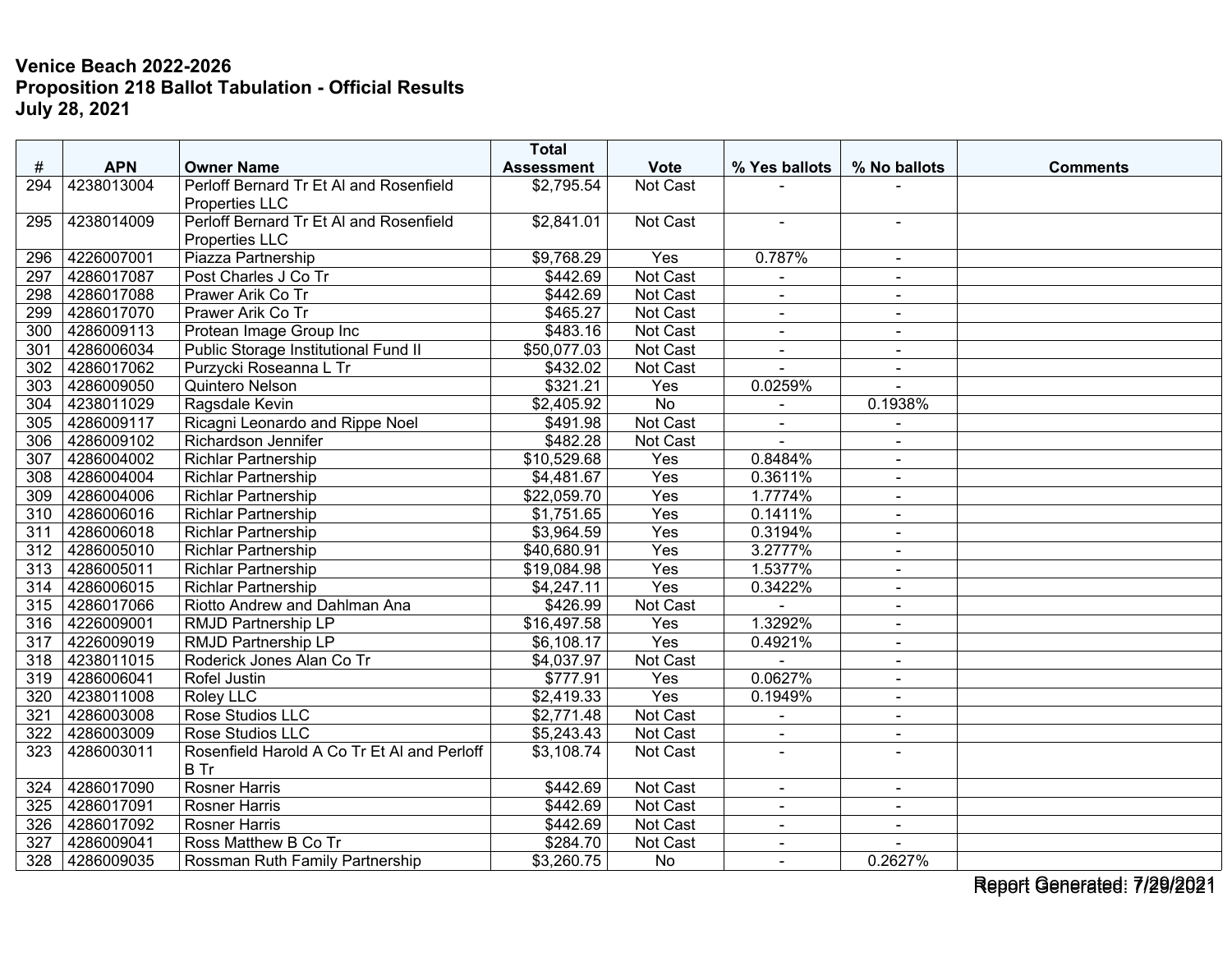|      |            |                                        | <b>Total</b>      |                  |                |                          |                 |
|------|------------|----------------------------------------|-------------------|------------------|----------------|--------------------------|-----------------|
| $\#$ | <b>APN</b> | <b>Owner Name</b>                      | <b>Assessment</b> | <b>Vote</b>      | % Yes ballots  | % No ballots             | <b>Comments</b> |
| 329  | 4286009040 | Roth Steven L and Melhuish Ashley M    | \$284.70          | Not Cast         |                |                          |                 |
| 330  | 4286009059 | <b>Rudner Lanny</b>                    | \$276.67          | Yes              | 0.0223%        | $\blacksquare$           |                 |
| 331  | 4286009047 | Russo Giorgia                          | \$321.21          | Not Cast         |                | $\sim$                   |                 |
| 332  | 4286017035 | Salem Ciema L                          | \$426.99          | Not Cast         |                |                          |                 |
| 333  | 4286008038 | Schafer Peter and Linda                | \$744.65          | Yes              | 0.06%          | $\blacksquare$           |                 |
| 334  | 4226003037 | Scharff Family & Kurt Simon Trusts and | \$6,188.05        | Yes              | 0.4986%        |                          |                 |
|      |            | 1007 OFW Owner LLC Lessee              |                   |                  |                |                          |                 |
| 335  | 4226010019 | Scharff Simone Tr                      | \$2,358.91        | Yes              | 0.1901%        | $\sim$                   |                 |
| 336  | 4226010020 | <b>Scharff Simone Tr</b>               | \$2,223.96        | Yes              | 0.1792%        | $\blacksquare$           |                 |
| 337  | 4226010021 | Scharff Simone Tr                      | \$6,651.53        | Yes              | 0.5359%        | $\blacksquare$           |                 |
| 338  | 4226007023 | Scharff Simone Tr and Simon Kurt W Tr  | \$10,236.73       | $\overline{Yes}$ | 0.8248%        | $\sim$                   |                 |
| 339  | 4286009080 | Schild Patricia A and Hans H           | \$354.81          | <b>No</b>        |                | 0.0286%                  |                 |
| 340  | 4286009072 | Schmitt Burkard M and Katrina B        | \$398.65          | No               |                | 0.0321%                  |                 |
| 341  | 4286006037 | Sedarat Alireza                        | \$779.67          | Not Cast         |                |                          |                 |
| 342  | 4286030011 | Shemaria Joseph                        | \$2,652.13        | Not Cast         | $\blacksquare$ | $\blacksquare$           |                 |
| 343  | 4226008006 | <b>Sherman Russell G Tr</b>            | \$2,475.60        | Not Cast         | $\blacksquare$ | $\blacksquare$           | Incomplete SoA  |
| 344  | 4226008007 | <b>Sherman Russell G Tr</b>            | \$2,514.53        | Not Cast         | $\blacksquare$ |                          | Incomplete SoA  |
| 345  | 4286009136 | Shlepnev Yuriy and Gonchar Irina       | \$359.49          | Not Cast         | $\blacksquare$ |                          |                 |
| 346  | 4286017052 | Silverman William and Gail Trs         | \$426.99          | No               | $\blacksquare$ | 0.0344%                  |                 |
| 347  | 4226013008 | Singer Edward Howard and Myrna Et Al   | \$2,380.58        | No               |                | 0.1918%                  |                 |
| 348  | 4286007026 | Slenzak Ronald J Co Tr                 | \$2,650.43        | Yes              | 0.2135%        |                          |                 |
| 349  | 4238011038 | Smith Andrew H                         | \$1,590.55        | Not Cast         |                | $\overline{\phantom{a}}$ |                 |
| 350  | 4286007018 | Smith Jacqeline                        | \$2,643.80        | Not Cast         | $\blacksquare$ | $\blacksquare$           |                 |
| 351  | 4286017063 | Smith Roberta J                        | \$426.99          | Not Cast         | $\blacksquare$ | $\sim$                   |                 |
| 352  | 4286009039 | Sobolewski Martin J                    | \$321.21          | Not Cast         |                | $\blacksquare$           |                 |
| 353  | 4226009016 | Sokol Arthur and Frances               | \$1,844.80        | Yes              | 0.1486%        | $\blacksquare$           |                 |
| 354  | 4226009017 | Sokol Arthur and Frances               | \$1,844.58        | Yes              | 0.1486%        | $\sim$                   |                 |
| 355  | 4226001902 | State - Dept Gen Services              | \$11,476.48       | Not Cast         |                |                          |                 |
| 356  | 4226001903 | State - Dept Gen Services              | \$22,846.96       | Not Cast         | $\blacksquare$ | $\blacksquare$           |                 |
| 357  | 4288029916 | State - Dept Gen Services              | \$0.00            | Not Cast         | $\blacksquare$ | $\sim$                   |                 |
| 358  | 4288029906 | State - Dept Gen Services              | \$0.00            | Not Cast         | $\blacksquare$ | $\sim$                   |                 |
| 359  | 4288029909 | State - Dept Gen Services              | \$5,613.26        | Not Cast         | $\blacksquare$ | $\blacksquare$           |                 |
| 360  | 4288029910 | State - Dept Gen Services              | \$827.51          | Not Cast         | $\blacksquare$ | $\sim$                   |                 |
| 361  | 4288029914 | State - Dept Gen Services              | \$368.11          | Not Cast         | $\blacksquare$ | $\sim$                   |                 |
| 362  | 4286009078 | <b>Stoltz Steven</b>                   | \$390.45          | Not Cast         |                | $\blacksquare$           |                 |
| 363  | 4286030009 | Stone Robert A Co Tr                   | \$2,941.00        | Not Cast         | $\blacksquare$ | $\sim$                   |                 |
| 364  | 4286009133 | <b>Stremmel Peter and Turkey Trs</b>   | \$558.73          | Not Cast         | $\sim$         | $\blacksquare$           |                 |
| 365  | 4286028013 | <b>Studio Claire LLC</b>               | \$2,656.65        | Not Cast         | $\blacksquare$ |                          |                 |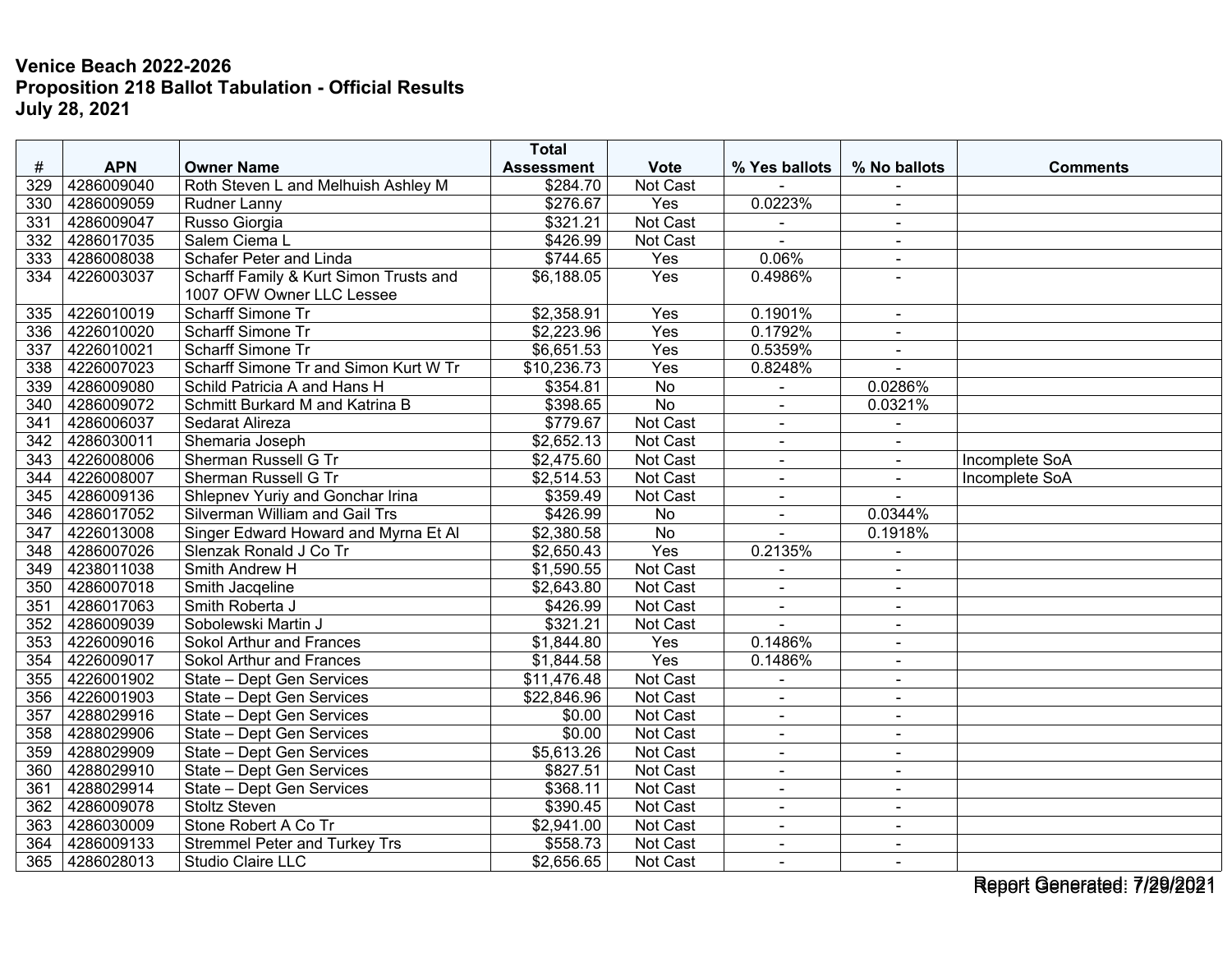|                  |            |                                  | <b>Total</b>      |             |                |                          |                 |
|------------------|------------|----------------------------------|-------------------|-------------|----------------|--------------------------|-----------------|
| #                | <b>APN</b> | <b>Owner Name</b>                | <b>Assessment</b> | <b>Vote</b> | % Yes ballots  | % No ballots             | <b>Comments</b> |
| 366              | 4226007008 | <b>Summers Andrew</b>            | \$2,525.56        | Not Cast    |                |                          |                 |
| 367              | 4286007025 | <b>Sunset Studios LLC</b>        | \$7,452.90        | Yes         | 0.6005%        | $\sim$                   |                 |
| 368              | 4286007015 | <b>Sunset Studios LLC</b>        | \$7,452.90        | Yes         | 0.6005%        | $\sim$                   |                 |
| 369              | 4286009088 | Swanson Daniel G and Anita L     | \$393.27          | Not Cast    |                |                          |                 |
| 370              | 4286009103 | <b>Tabor Sean</b>                | \$461.99          | Not Cast    | $\blacksquare$ | $\sim$                   |                 |
| 371              | 4286017064 | Tager Jacqueline                 | \$426.99          | Not Cast    | $\blacksquare$ | $\sim$                   |                 |
| 372              | 4226014033 | Tang Brianne and Arriane         | \$1,900.26        | Not Cast    |                | $\sim$                   |                 |
| 373              | 4286017072 | Tang Karen Y                     | \$465.09          | Yes         | 0.0375%        | $\overline{a}$           |                 |
| 374              | 4286009111 | <b>Tenkhoff Karen E</b>          | \$481.40          | No          | $\blacksquare$ | 0.0388%                  |                 |
| 375              | 4238011039 | Thomas Krista D                  | \$1,590.55        | Not Cast    |                | $\blacksquare$           |                 |
| 376              | 4286028021 | <b>Thornton Venice Owner LLC</b> | \$2,756.39        | Yes         | 0.2221%        |                          |                 |
| $\overline{377}$ | 4286028022 | <b>Thornton Venice Owner LLC</b> | \$2,725.52        | Yes         | 0.2196%        | $\overline{a}$           |                 |
| 378              | 4286028023 | <b>Thornton Venice Owner LLC</b> | \$2,685.83        | Yes         | 0.2164%        | $\blacksquare$           |                 |
| 379              | 4286028024 | <b>Thornton Venice Owner LLC</b> | \$2,774.91        | Yes         | 0.2236%        | $\blacksquare$           |                 |
| 380              | 4286028030 | <b>Thornton Venice Owner LLC</b> | \$2,617.65        | Yes         | 0.2109%        | $\blacksquare$           |                 |
| 381              | 4286028031 | <b>Thornton Venice Owner LLC</b> | \$2,587.66        | Yes         | 0.2085%        | $\sim$                   |                 |
| 382              | 4286028020 | <b>Thornton Venice Owner LLC</b> | \$2,446.81        | Yes         | 0.1971%        | $\overline{\phantom{a}}$ |                 |
| 383              | 4286028025 | <b>Thornton Venice Owner LLC</b> | \$2,127.90        | Yes         | 0.1714%        | $\sim$                   |                 |
| 384              | 4286028026 | <b>Thornton Venice Owner LLC</b> | \$2,623.83        | Yes         | 0.2114%        | $\sim$                   |                 |
| 385              | 4286028027 | <b>Thornton Venice Owner LLC</b> | \$2,669.69        | Yes         | 0.2151%        | $\sim$                   |                 |
| 386              | 4286028028 | <b>Thornton Venice Owner LLC</b> | \$2,684.68        | Yes         | 0.2163%        | $\blacksquare$           |                 |
| 387              | 4286028029 | <b>Thornton Venice Owner LLC</b> | \$2,679.39        | Yes         | 0.2159%        |                          |                 |
| 388              | 4238012003 | Three on the Tree LLC            | \$2,279.73        | No          |                | 0.1837%                  |                 |
| 389              | 4238012004 | Three on the Tree Venice LLC     | \$2,370.48        | No          | $\blacksquare$ | 0.191%                   |                 |
| 390              | 4238012005 | Three on the Tree Venice LLC     | \$2,369.80        | <b>No</b>   | $\blacksquare$ | 0.1909%                  |                 |
| 391              | 4238010013 | Thrift Jean T Tr                 | \$6,456.96        | No          | $\blacksquare$ | 0.5202%                  |                 |
| 392              | 4238011040 | Tilly John J and Barry Sean W    | \$1,587.55        | Not Cast    | $\blacksquare$ |                          |                 |
| 393              | 4286017081 | <b>TNA Productions LLC</b>       | \$442.69          | No          | $\blacksquare$ | 0.0357%                  |                 |
| 394              | 4286017061 | <b>TNA Productions LLC</b>       | \$432.02          | <b>No</b>   |                | 0.0348%                  |                 |
| 395              | 4238013003 | Tohidi Sascha                    | \$2,716.22        | No          | $\blacksquare$ | 0.2188%                  |                 |
| 396              | 4238011034 | Tomeoni Thomas Tr                | \$6,112.25        | No          | $\blacksquare$ | 0.4925%                  |                 |
| 397              | 4238011035 | Tomeoni Thomas Tr                | \$4,517.60        | <b>No</b>   | $\blacksquare$ | 0.364%                   |                 |
| 398              | 4286009125 | Tonkin Robert J Tr               | \$590.22          | Not Cast    | $\blacksquare$ | $\blacksquare$           |                 |
| 399              | 4286017075 | Tossani Riccardo                 | \$444.89          | Not Cast    | $\sim$         | $\sim$                   |                 |
| 400              | 4286017044 | Trapani Mark                     | \$426.99          | Not Cast    | $\blacksquare$ |                          |                 |
| 401              | 4238010016 | <b>Treager Louis V</b>           | \$2,370.95        | No          |                | 0.191%                   |                 |
| 402              | 4286009031 | <b>Trumpower Max</b>             | \$48.51           | Yes         | 0.0039%        |                          |                 |
| 403              | 4286010036 | Trumpower Max N Co Tr            | \$4,792.77        | Yes         | 0.3862%        | $\blacksquare$           |                 |

Report Generated: 7/29/2021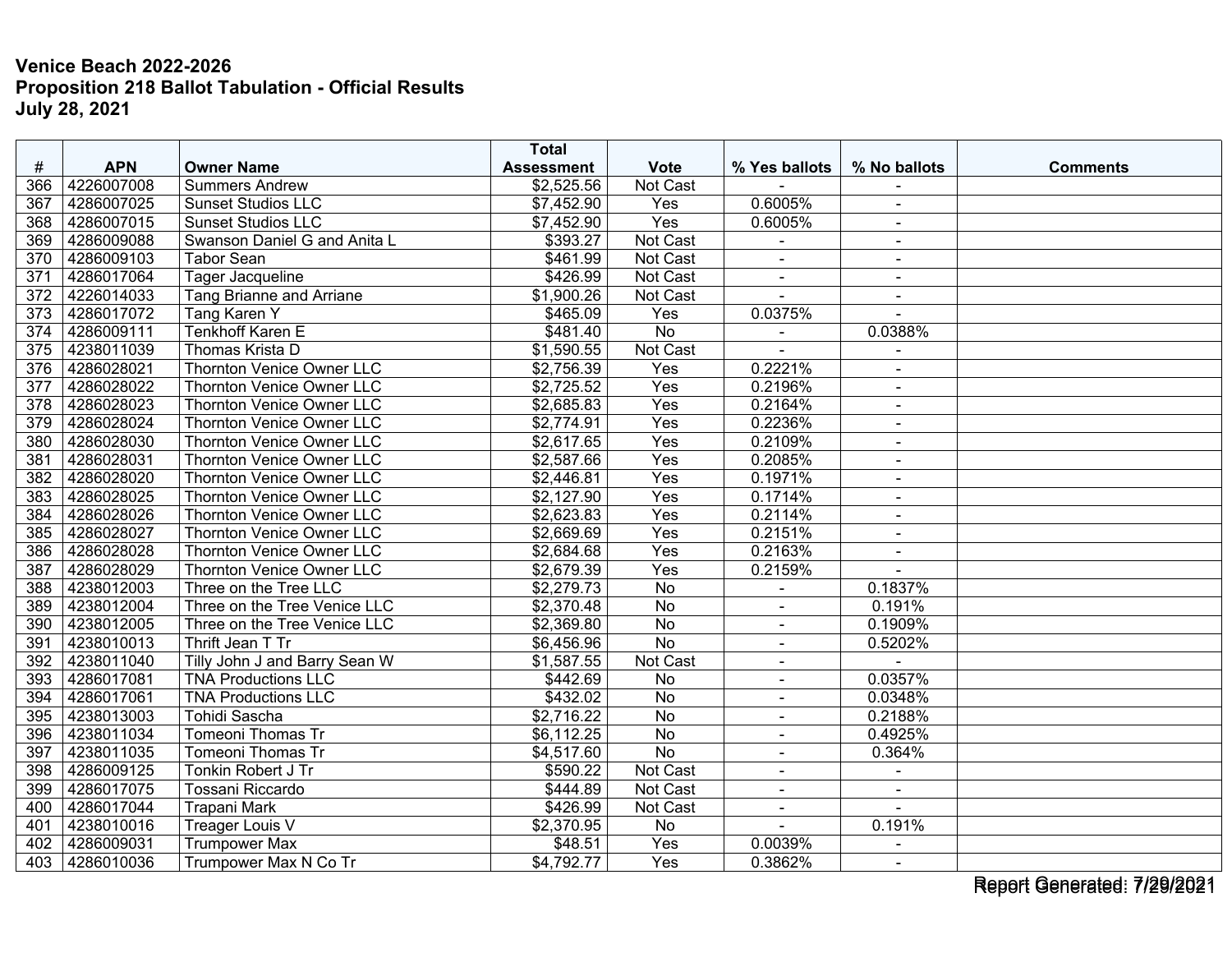|     |            |                                           | <b>Total</b>      |             |                |                |                       |
|-----|------------|-------------------------------------------|-------------------|-------------|----------------|----------------|-----------------------|
| #   | <b>APN</b> | <b>Owner Name</b>                         | <b>Assessment</b> | <b>Vote</b> | % Yes ballots  | % No ballots   | <b>Comments</b>       |
| 404 | 4286012016 | Trumpower Max N Co Tr                     | \$916.05          | Yes         | 0.0738%        |                |                       |
| 405 | 4286012029 | Trumpower Max N Co Tr                     | \$704.02          | Yes         | 0.0567%        | $\blacksquare$ |                       |
| 406 | 4286009084 | Tullock Joyce P and J Trs                 | \$398.83          | Not Cast    |                | $\blacksquare$ |                       |
| 407 | 4226014031 | Turbin Richard & Derek A and Chu Rai S    | \$1,900.26        | Not Cast    |                | $\blacksquare$ |                       |
| 408 | 4286017029 | Turo James S                              | \$426.99          | Not Cast    |                | $\blacksquare$ |                       |
| 409 | 4238011007 | <b>Twinster LLC</b>                       | \$2,394.63        | Not Cast    | $\overline{a}$ | $\blacksquare$ |                       |
| 410 | 4238011006 | <b>Twinster LLC</b>                       | \$4,873.05        | Not Cast    | $\blacksquare$ | $\blacksquare$ |                       |
| 411 | 4286009061 | Van Vliet Jason and Simona Trs            | \$313.01          | Not Cast    |                |                |                       |
| 412 | 4226004001 | Venice Beach House Apartments LLC         | \$24,801.49       | Yes         | 1.9983%        | $\blacksquare$ |                       |
| 413 | 4226003001 | <b>Venice Breeze Suites LLC</b>           | \$7,967.37        | Yes         | 0.6419%        | $\blacksquare$ |                       |
| 414 | 4226011033 | Venice OFW Investments LLC                | \$9,629.85        | Yes         | 0.7759%        | $\blacksquare$ |                       |
| 415 | 4226011034 | Venice OFW Investments LLC                | \$3,814.78        | Yes         | 0.3074%        |                |                       |
| 416 | 4286017047 | Venice Renaissance LLC                    | \$1,295.67        | Yes         | 0.1044%        | $\blacksquare$ |                       |
| 417 | 4286017093 | Venice Renaissance LLC                    | \$9,572.22        | Yes         | 0.7712%        | $\blacksquare$ |                       |
| 418 | 4226005004 | Venice Waldorf LLC Et Al and BLD          | \$8,311.70        | Yes         | 0.6697%        |                |                       |
|     |            | Associates III Ltd                        |                   |             |                |                |                       |
| 419 | 4226005023 | Venice Waldorf LLC Et AI and BLD          | \$6,192.82        | Yes         | 0.499%         | $\blacksquare$ |                       |
|     |            | Associates III Ltd                        |                   |             |                |                |                       |
| 420 | 4226009018 | Venice Windward LLC                       | \$6,377.78        | Yes         | 0.5139%        | $\blacksquare$ |                       |
| 421 | 4286017037 | Vinters Harry V Tr                        | \$426.99          | Yes         | 0.0344%        | $\sim$         |                       |
| 422 | 4226013006 | <b>Walker Venice Properties LLC</b>       | \$6,889.41        | Yes         | 0.5551%        | $\blacksquare$ |                       |
| 423 | 4238011041 | Wallerstein Michael and Michonski Karin F | \$1,587.55        | Yes         | 0.1279%        |                |                       |
| 424 | 4286017028 | <b>Washington David O</b>                 | \$426.99          | Not Cast    |                |                |                       |
| 425 | 4238010001 | Webster Leone Tr and R E Co Tr            | \$14,153.12       | <b>No</b>   | $\blacksquare$ | 1.1403%        |                       |
| 426 | 4286003003 | Webster Roger & Jean Marie and Sewell     | \$1,366.15        | Not Cast    | $\overline{a}$ |                |                       |
|     |            | <b>Thomas Trs</b>                         |                   |             |                |                |                       |
| 427 | 4286003004 | Webster Roger & Jean Marie and Sewell     | \$1,366.15        | Not Cast    | $\blacksquare$ | $\sim$         |                       |
|     |            | Thomas Trs                                |                   |             |                |                |                       |
| 428 | 4286003013 | Webster Roger & Jean Marie and Sewell     | \$1,429.66        | Not Cast    | $\overline{a}$ |                |                       |
|     |            | <b>Thomas Trs</b>                         |                   |             |                |                |                       |
| 429 | 4286003014 | Webster Roger & Jean Marie and Sewell     | \$1,366.15        | Not Cast    | $\blacksquare$ | $\blacksquare$ |                       |
|     |            | <b>Thomas Trs</b>                         |                   |             |                |                |                       |
| 430 | 4286003015 | Webster Roger & Jean Marie and Sewell     | \$7,113.95        | Not Cast    | $\blacksquare$ | $\blacksquare$ |                       |
|     |            | <b>Thomas Trs</b>                         |                   |             |                |                |                       |
| 431 | 4238014004 | Webster Roger and Jean M Trs              | \$5,189.89        | Not Cast    | $\sim$         | $\sim$         | <b>Incomplete SoA</b> |
| 432 | 4238014005 | Webster Roger and Jean M Trs              | \$5,217.86        | Not Cast    |                |                | Incomplete SoA        |
| 433 | 4238014003 | Webster Roger and Jean M Trs              | \$1,538.30        | Not Cast    | $\sim$         |                | Incomplete SoA        |
| 434 | 4286009083 | Webster Roger E and Jean M Trs            | \$398.83          | Not Cast    | $\sim$         |                |                       |